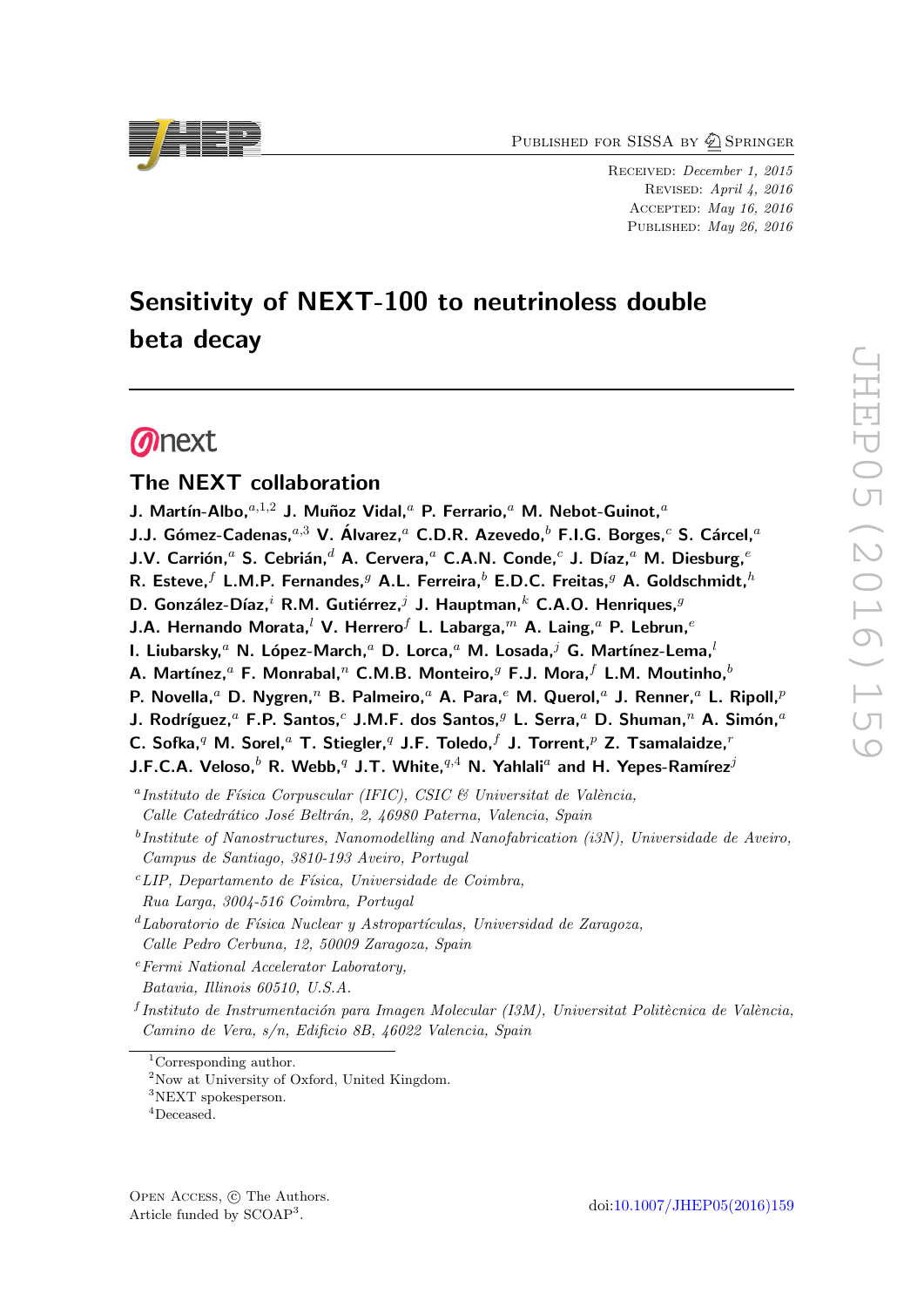- <sup>g</sup>LIBPhys, Physics Department, University of Coimbra, Rua Larga, 3004-516 Coimbra, Portugal
- $h$ Lawrence Berkeley National Laboratory (LBNL),
- 1 Cyclotron Road, Berkeley, California 94720, U.S.A.
- $iEuropean Organization for Nuclear Research (CERN),$
- CH-1211 Geneva 23, Switzerland  $j$ Centro de Investigación en Ciencias Básicas y Aplicadas, Universidad Antonio Nariño
- Sede Circunvalar, Carretera 3 Este No. 47 A-15, Bogotá, Colombia
- $k$ Department of Physics and Astronomy, Iowa State University,
- 12 Physics Hall, Ames, Iowa 50011-3160, U.S.A.
- <sup>l</sup>Instituto Gallego de Física de Altas Energías, Univ. de Santiago de Compostela,
- Campus sur, Rúa Xosé María Suárez Núñez, s/n, 15782 Santiago de Compostela, Spain
- $m$ Departamento de Física Teórica, Universidad Autónoma de Madrid,
- Campus de Cantoblanco, 28049 Madrid, Spain
- $n$ -Department of Physics, University of Texas at Arlington, Arlington, Texas 76019, U.S.A.
- $PEScola$  Politècnica Superior, Universitat de Girona, Av. Montilivi, s/n, 17071 Girona, Spain
- $q$ Department of Physics and Astronomy, Texas A&M University, College Station, Texas 77843-4242, U.S.A.
- <sup>r</sup>Joint Institute for Nuclear Research (JINR), Joliot-Curie 6, 141980 Dubna, Russia

 $E-mail:$  [justo.martin-albo@ific.uv.es](mailto:justo.martin-albo@ific.uv.es)

Abstract: NEXT-100 is an electroluminescent high-pressure xenon gas time projection chamber that will search for the neutrinoless double beta  $(0\nu\beta\beta)$  decay of <sup>136</sup>Xe. The detector possesses two features of great value for  $0\nu\beta\beta$  searches: energy resolution better than  $1\%$  FWHM at the Q value of  $136$ Xe and track reconstruction for the discrimination of signal and background events. This combination results in excellent sensitivity, as discussed in this paper. Material-screening measurements and a detailed Monte Carlo detector simulation predict a background rate for NEXT-100 of at most  $4 \times 10^{-4}$  counts keV<sup>-1</sup> kg<sup>-1</sup> yr<sup>-1</sup>. Accordingly, the detector will reach a sensitivity to the  $0\nu\beta\beta$ -decay half-life of  $2.8 \times 10^{25}$  years (90% CL) for an exposure of 100 kg · year, or  $6.0 \times 10^{25}$  years after a run of 3 effective years.

KEYWORDS: Dark Matter and Double Beta Decay (experiments), Rare decay

ArXiv ePrint: [1511.09246](http://arxiv.org/abs/1511.09246)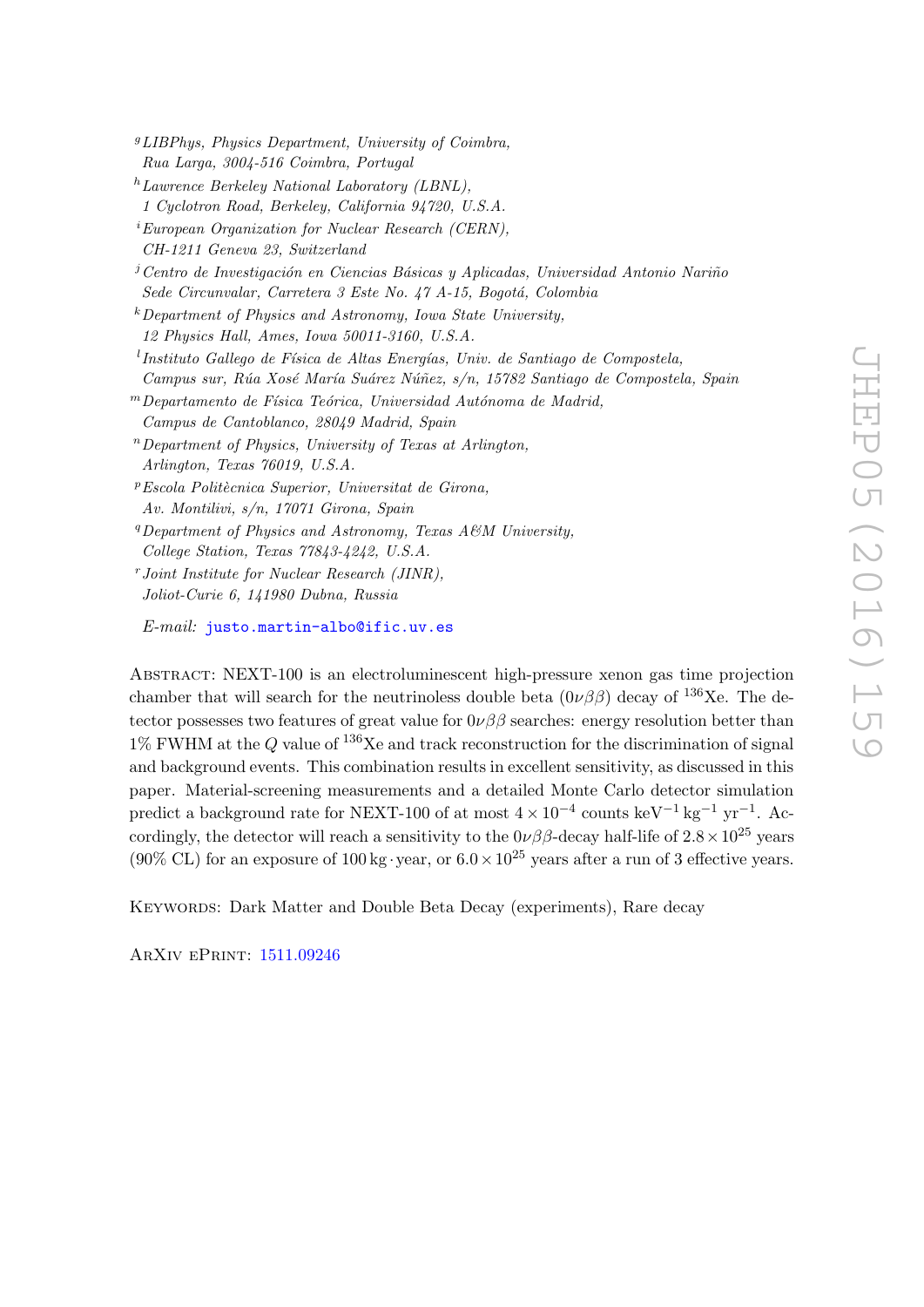## Contents

|                | 1 Introduction                                                     | $\mathbf{1}$   |
|----------------|--------------------------------------------------------------------|----------------|
|                | 2 Rate of neutrinoless double beta decay                           | $\overline{2}$ |
| 3              | Experimental sensitivity to $m_{\beta\beta}$                       | 3              |
|                | 4 The NEXT experiment                                              | 6              |
|                | 4.1 NEXT-100                                                       | 6              |
|                | 5 Sources of background in NEXT                                    | 8              |
|                | High-energy gamma rays from the natural decay series<br>5.1        | 9              |
|                | Radon<br>5.2                                                       | 10             |
|                | 5.3 Muons and neutrons                                             | 12             |
|                | 6 Signal detection efficiency and background rejection in NEXT-100 | 13             |
|                | Simulation and reconstruction<br>6.1                               | 13             |
|                | 6.2 Event selection                                                | 14             |
| $7\phantom{.}$ | Estimated background rate and sensitivity to $m_{\beta\beta}$      | 19             |
|                | 8 Summary and conclusions                                          | 23             |

# <span id="page-2-0"></span>1 Introduction

Neutrinoless double beta  $(0\nu\beta\beta)$  decay is a hypothetical second-order weak process in which a nucleus of atomic number Z and mass number A transforms into its isobar with atomic number  $Z + 2$  emitting two electrons:

$$
{}_{Z}^{A}X \to {}_{Z+2}^{A}X + e^{-} + e^{-}.
$$
\n(1.1)

The discovery of this process would prove that neutrinos are Majorana particles — that is, identical to their antiparticles — and that total lepton number is not conserved in nature, two findings with far-reaching implications in particle physics and cosmology. First of all, Majorana neutrinos imply the existence of a new energy scale at a level inversely proportional to the observed neutrino masses [\[1\]](#page-25-0). Such a scale, besides providing a simple explanation for the striking lightness of neutrino masses  $[2-5]$  $[2-5]$ , is probably connected to several open questions in particle physics, like the origin of mass or the flavour problem (see, for instance, ref. [\[6\]](#page-26-1)). Second, Majorana neutrinos violate the conservation of lepton number, and this, together with CP violation, could be responsible for the observed cosmological asymmetry between matter and antimatter through the mechanism known as leptogenesis [\[7\]](#page-26-2).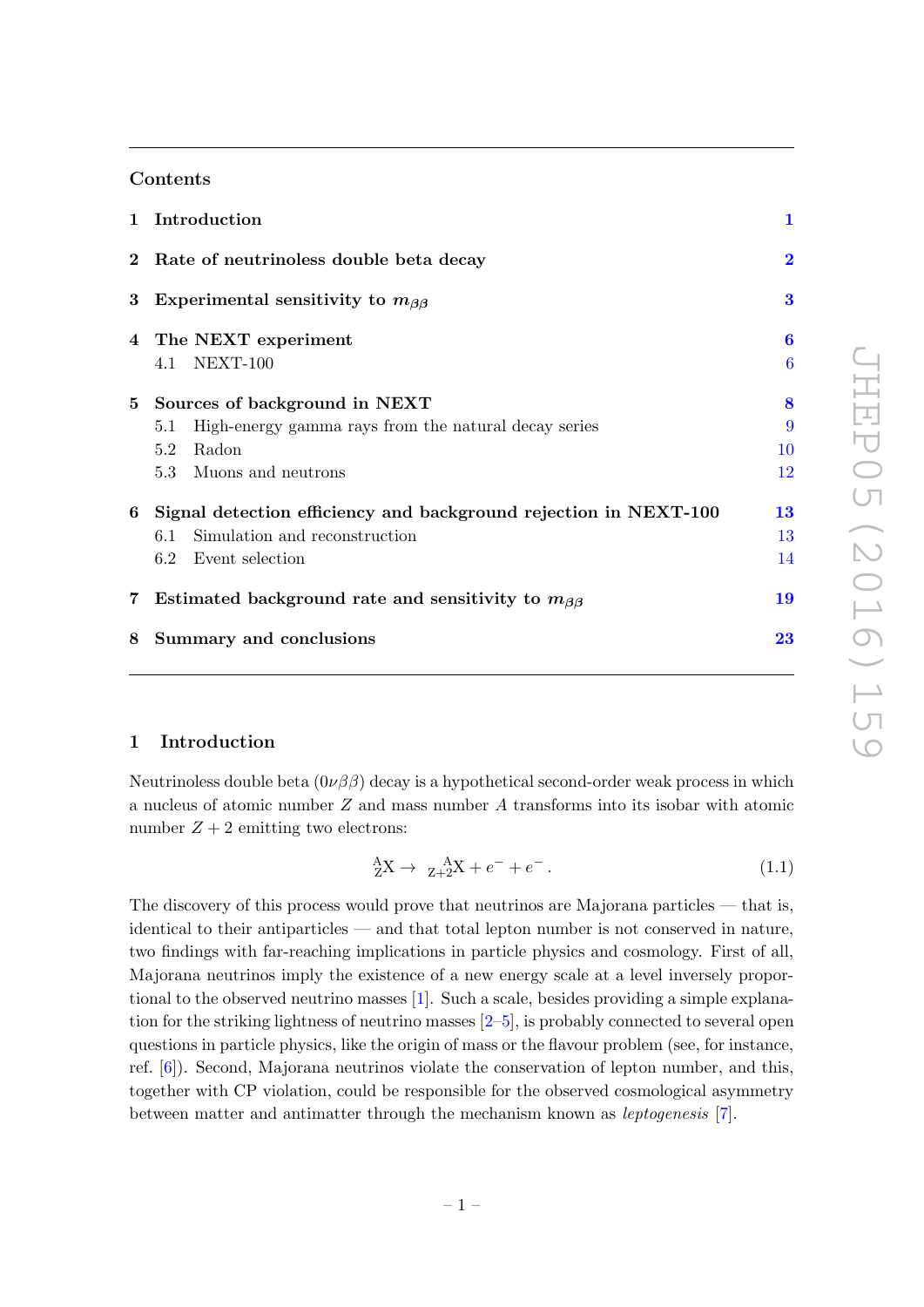Experimentally, no compelling evidence of the existence of  $0\nu\beta\beta$  decay has been obtained so far. However, a new generation of experiments that are already running or about to run promises to push forward the current limits exploring the degenerate-hierarchy region of neutrino masses  $[8-11]$  $[8-11]$ . In order to do that, these experiments are using source masses ranging from tens to hundreds of kilograms and improving the background rates achieved by previous experiments by, at least, an order of magnitude. If no signal is found, masses in the tonne scale and further background reduction will be required to continue the exploration. Only a few of the techniques considered at present can possibly be extrapolated to those levels.

The Neutrino Experiment with a Xenon TPC (NEXT)<sup>[1](#page-3-1)</sup> seeks to discover the neutrinoless double beta decay of  $136Xe$  using an electroluminescent time projection chamber filled with 100 kg of isotopically enriched xenon gas. This detector, named NEXT-100, possesses two features of great value for  $0\nu\beta\beta$ -decay searches: excellent energy resolution  $\langle 21\% \text{ FWHM at } 2.5 \text{ MeV} \rangle$  [\[12,](#page-26-5) [13\]](#page-26-6) and charged-particle tracking for the active suppression of background [\[14,](#page-26-7) [15\]](#page-26-8). Furthermore, the technology can be extrapolated to large source masses, thus allowing the full exploration of the inverted-hierarchy region of neutrino masses. The installation and commissioning of NEXT-100 at the *Laboratorio Subterráneo* de Canfranc (LSC), Spain, is planned for 2018. Prior to that, the NEXT Collaboration will operate underground the NEW detector, a technology demonstrator that implements in a smaller scale the design chosen for NEXT-100 using the same materials and photosensors.

In this paper, we study the sensitivity of NEXT-100 to neutrinoless double beta decay. Some of the factors on which the detector's sensitivity depends are fixed by design, such as the isotope chosen  $(^{136}\text{Xe})$  or the available source mass  $(100 \text{ kg of xenon enriched to } 91\%$ in  $136Xe$ ). Other factors — the energy resolution or the tracking performance, for instance —, can be extrapolated from results of the R&D phase of the project. Finally, the levels of the potential backgrounds and the discrimination power of the detector can be estimated with information on the radiopurity of the construction materials and the use of Monte Carlo simulation. These last two factors — the background model and the discrimination capabilities of  $NEXT$  — are the focus of this paper.

### <span id="page-3-0"></span>2 Rate of neutrinoless double beta decay

Any source of lepton number violation can, in principle, induce neutrinoless double beta decay and contribute to its rate [\[16–](#page-26-9)[21\]](#page-26-10). In the simplest case, however,  $0\nu\beta\beta$  decay is mediated by the virtual exchange of a light Majorana neutrino [\[22,](#page-27-0) [23\]](#page-27-1), and its rate is then given by

<span id="page-3-2"></span>
$$
\left(T_{1/2}^{0\nu}\right)^{-1} = G^{0\nu} \left|M^{0\nu}\right|^2 \left(\frac{m_{\beta\beta}}{m_e}\right)^2.
$$
 (2.1)

Here,  $G^{0\nu}$  is a *phase-space factor* that depends on the energy release of the decay and on the nuclear charge Z,  $M^{0\nu}$  is the *nuclear matrix element* (NME) of the process, that is, a measure of the nuclear-structure aspects affecting the decay,  $m_e$  is the electron mass, and

<span id="page-3-1"></span> $\frac{1}{\text{http://next.info.uv.es/}}$ .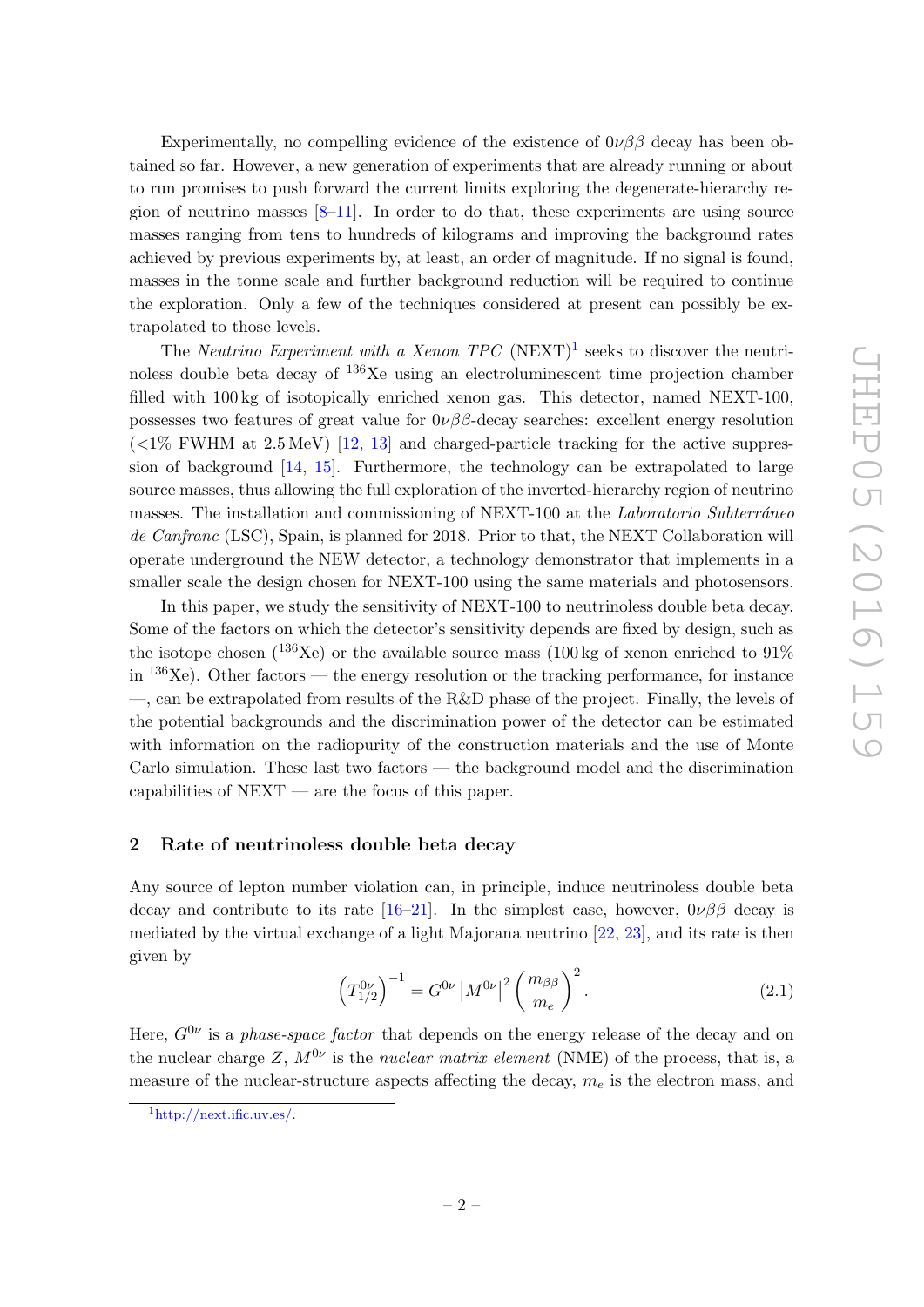$m_{\beta\beta}$  is the so-called *effective Majorana mass* of the electron neutrino:

<span id="page-4-1"></span>
$$
m_{\beta\beta} \equiv \left| \sum_{i} U_{ei}^{2} m_{i} \right|, \qquad (2.2)
$$

where  $U_{ei}$  are the elements of the first row of the neutrino mixing matrix and  $m_i$  are the neutrino mass eigenstates.

While the phase-space factor can be computed analytically with high accuracy [\[27,](#page-27-2) [28\]](#page-27-3), only approximate estimates of the NME can be obtained at present due to the many-body nature of the nuclear problem. Table [1](#page-5-0) lists the most recent calculations of the NME of <sup>136</sup>Xe for  $0\nu\beta\beta$  decay mediated by light-neutrino exchange from a variety of nuclear models. The results are not completely convergent, differing by up to a factor of 2. An even more significant source of uncertainty results from the dependence of the NME on the square of the axial-vector coupling constant,  $g_A$ . While the calculated NMEs for  $0\nu\beta\beta$  decay are generally presented with the free-nucleon value  $(g_A \simeq 1.26)$ , in the case of the standard double beta decay with neutrinos  $(2\nu\beta\beta)$ , consisting of two simultaneous beta decays,

$$
{}_{Z}^{A}X \to {}_{Z+2}^{A}X + e^{-} + e^{-} + \overline{\nu}_e + \overline{\nu}_e , \qquad (2.3)
$$

effective (or quenched) values of  $g_A$  of about 0.6–0.8 (depending on the NME calculation framework) [\[30\]](#page-27-4) are required to match the measured half-lives [\[35\]](#page-27-5). The difference between 0.6 and 1.26 translates into a factor of 20 in rate. The extent of the quenching in  $0\nu\beta\beta$ decay — whether or not it is the same as in  $2\nu\beta\beta$  decay — is under debate among nuclear theorists [\[36–](#page-27-6)[39\]](#page-27-7).

Equations [\(2.1\)](#page-3-2) and [\(2.2\)](#page-4-1) show that a measurement of the  $0\nu\beta\beta$  decay rate would provide direct information on neutrino masses (under the assumption of light neutrino exchange), albeit with important uncertainties from nuclear and neutrino physics. The relationship between  $m_{\beta\beta}$  and the lightest neutrino mass is shown in figure [1.](#page-5-1) The width of the allowed bands is due to the unknown CP violation phases and the  $3\sigma$  uncertainties in the mixing parameters measured in neutrino oscillation experiments  $[40]$ . The figure also shows an upper bound on the lightest neutrino mass from cosmological observations  $(m_{\text{light}} < 0.23/3 \text{ eV})$  [\[41\]](#page-28-0) and the current upper bound on  $m_{\beta\beta}$  from  $0\nu\beta\beta$ -decay searches  $(m_{\beta\beta} < 0.2 \,\text{eV})$  [\[42–](#page-28-1)[44\]](#page-28-2).

#### <span id="page-4-0"></span>3 Experimental sensitivity to  $m_{\beta\beta}$

The detectors used for double beta decay searches are designed to measure the energy of the radiation emitted by a  $\beta\beta$  source. In a  $0\nu\beta\beta$  decay, the sum of the kinetic energies of the two released electrons is always equal to the  $Q$  value of the process, that is, the mass difference between the parent and daughter atoms:

$$
Q_{\beta\beta} \equiv M(^{A}_{Z}X) - M(^{A}_{Z+2}X). \qquad (3.1)
$$

In practice, due to the finite energy resolution of any detector,  $0\nu\beta\beta$  events would spread over an energy range centred around  $Q_{\beta\beta}$  following, typically, a Gaussian distribution.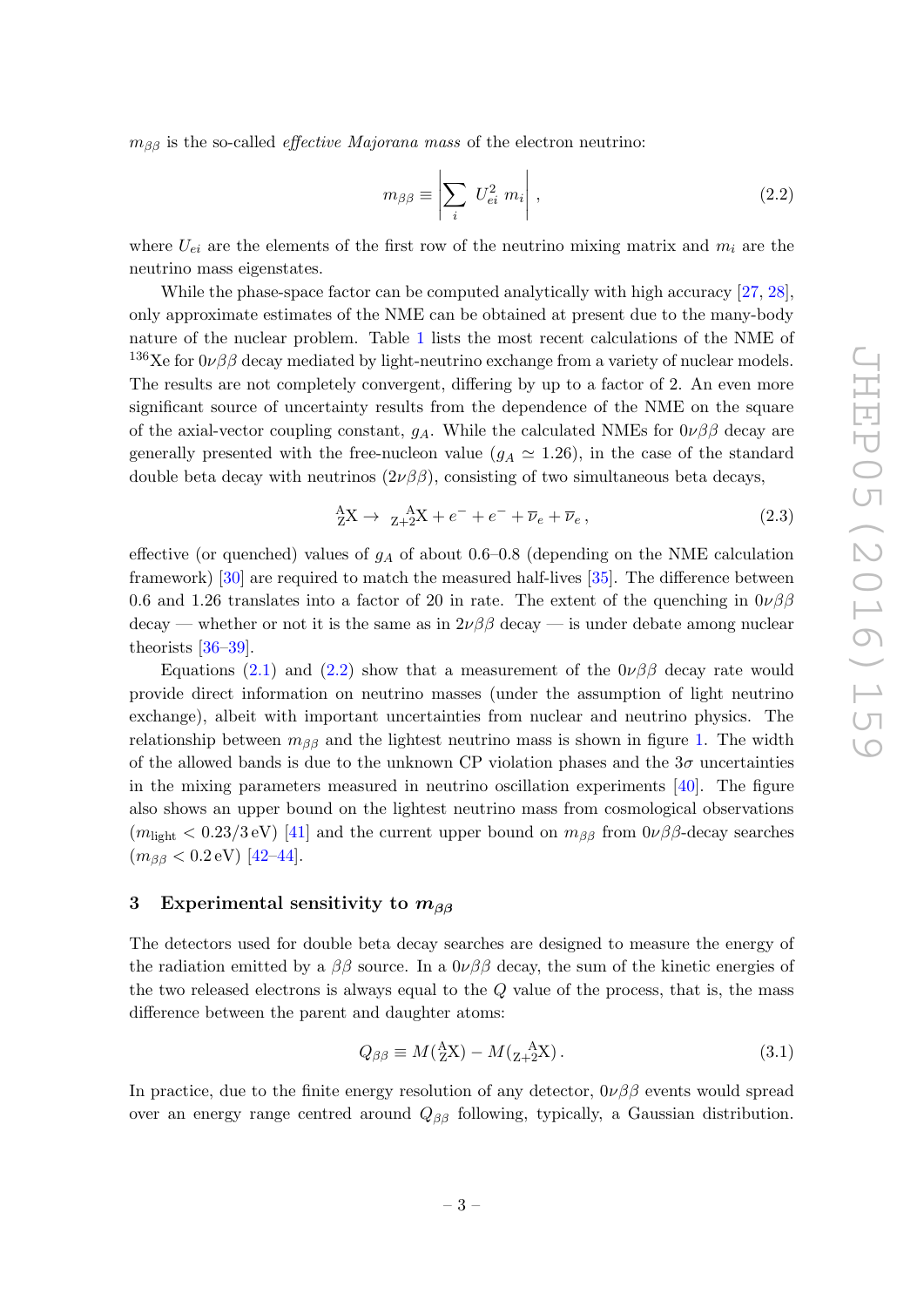| Relative atomic mass                                  | 135.907219(8) [24]        |
|-------------------------------------------------------|---------------------------|
| Q value $^{136}\text{Xe} \rightarrow ^{136}\text{Ba}$ | $2457.83(37)$ keV [25]    |
|                                                       | 2458.7(6) keV [26]        |
|                                                       | $2458.1(3)$ keV (average) |
| $G^{0\nu}$ (10 <sup>-15</sup> year <sup>-1</sup> )    | 14.58 [27]                |
|                                                       | 14.54 [28]                |
| $0\nu\beta\beta$ decay NME                            | $2.19$ (ISM) [29]         |
|                                                       | 3.05 (IBM-2) [30]         |
|                                                       | $2.46$ (QRPA) [31]        |
|                                                       | 2.91 (QRPA) [32]          |
|                                                       | 4.12 (EDF) [33]           |
|                                                       | 4.32 (EDF) $[34]$         |

<span id="page-5-0"></span>Table 1. Properties of <sup>136</sup>Xe relevant to neutrinoless double beta decay searches: relative atomic mass, Q value of the decay (i.e. mass difference between the parent and daughter atoms), phasespace factor  $(G^{0\nu})$  and nuclear matrix element (NME). The figures in parentheses after the first two quantities give the  $1\sigma$  experimental uncertainty in the last digits. The uncertainties on the  $G^{0\nu}$ calculations (originating from the uncertainties on the Q value and the nuclear radius) are of the order of  $5-10\%$  [\[27\]](#page-27-2). The quoted nuclear matrix elements (NME) are the most recent calculations for  $0\nu\beta\beta$  decay to the ground state mediated by light-neutrino exchange in four different nucleartheory frameworks: interacting shell model (ISM), interacting boson model (IBM-2), quasiparticle random-phase approximation (QRPA) and energy density functional theory (EDF). All NMEs are dimensionless and have been calculated with the free-nucleon value of the axial-vector coupling constant ( $g_A \approx 1.26$ ), with model uncertainties varying between 15 and 30%.



<span id="page-5-1"></span>Figure 1. The effective Majorana neutrino mass,  $m_{\beta\beta}$ , as a function of the lightest neutrino mass,  $m_{\text{light}}$ . The green band corresponds to the inverted ordering of neutrino masses, while the red band corresponds to the normal ordering. The horizontally-excluded region comes from experimental bounds on the half-life of  $0\nu\beta\beta$  decay [\[42](#page-28-1)[–44\]](#page-28-2); the vertical one, from cosmological constraints on  $m_{\text{light}}$  [\[41\]](#page-28-0).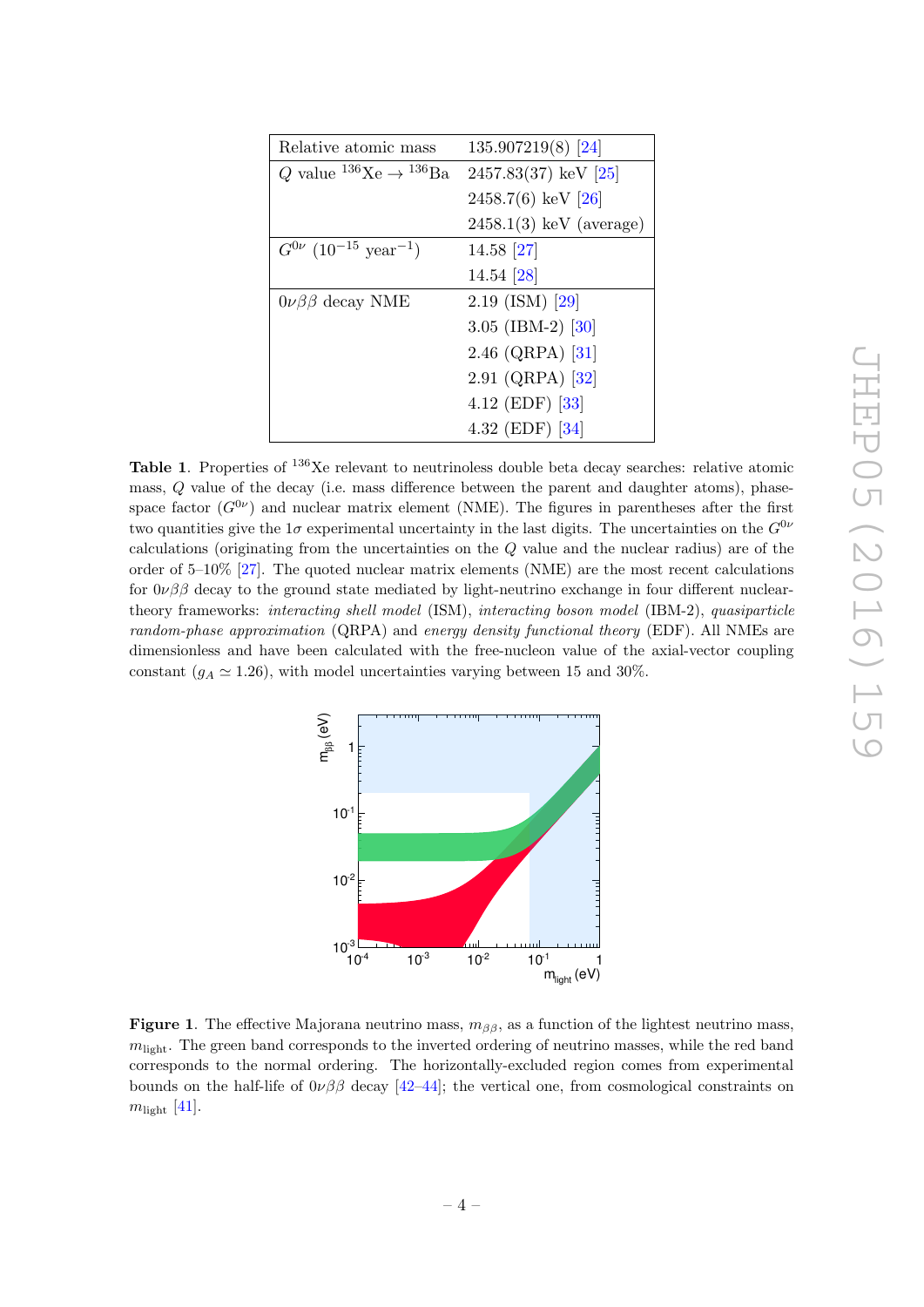Other processes occurring in the detector can fall within that energy window becoming a background. If a  $0\nu\beta\beta$  peak were observed in an experiment, the number of signal events could then be related to the half-life of the process as follows:

<span id="page-6-0"></span>
$$
T_{1/2}^{0\nu} = \log 2 \frac{N_A}{W} \frac{\varepsilon M t}{N},\qquad(3.2)
$$

where  $N_A$  is the Avogadro constant, W is the atomic mass of the  $0\nu\beta\beta$ -decaying isotope,  $\varepsilon$  is the signal detection efficiency, M is the source mass, t is the measuring time and N is the number of  $0\nu\beta\beta$  events observed in the experiment.

Accordingly, combining eqs. [\(2.1\)](#page-3-2) and [\(3.2\)](#page-6-0), we find that the sensitivity to  $m_{\beta\beta}$  of an experiment searching for  $0\nu\beta\beta$  decay is

<span id="page-6-1"></span>
$$
S(m_{\beta\beta}) = \mathcal{K} \sqrt{\frac{\overline{N}}{\varepsilon M t}},
$$
\n(3.3)

where

$$
\mathcal{K} \equiv \left(\frac{W m_e^2}{\log 2 N_A G^{0\nu} |M^{0\nu}|^2}\right)^{1/2} \tag{3.4}
$$

is a constant that depends solely on the source isotope employed and  $\overline{N}$  is the average upper limit on the number of events expected in the experiment under the no-signal hypothesis. For an experiment with Poisson-distributed background of mean b, the average upper limit is given by

$$
\overline{N}(b) = \sum_{n=0}^{\infty} \frac{b^n e^{-b}}{n!} \mathcal{U}(n|b), \qquad (3.5)
$$

where  $\mathcal{U}(n|b)$  is a function that returns a frequentist upper limit — Feldman-Cousins [\[45\]](#page-28-3), for instance — at a certain confidence level for a given observation  $n$  and a known expected value b.

For the case of high background, the average upper limit is proportional to the square root of the mean number of background events [\[46\]](#page-28-4):  $\overline{N} \propto \sqrt{b}$ . Besides, the number of background events is usually proportional to the exposure,  $Mt$ , and to the width of the energy window defined by the resolution of the detector,  $\Delta E: b = c \cdot M \cdot t \cdot \Delta E$ , where c is the expected background rate, typically expressed in counts keV<sup>-1</sup> kg<sup>-1</sup> yr<sup>-1</sup>. Substituting these two expressions into eq. [\(3.3\)](#page-6-1), we obtain a well-known figure of merit for  $0\nu\beta\beta$ -decay experiments:

<span id="page-6-2"></span>
$$
S(m_{\beta\beta}) \propto \sqrt{1/\varepsilon} \left(\frac{c \Delta E}{Mt}\right)^{1/4}.
$$
 (3.6)

The above formula shows that the presence of background in the region of interest around  $Q_{\beta\beta}$  limits considerably the sensitivity of an experiment, improving only as  $(M t)^{-1/4}$ instead of the inverse square-root dependence, eq.  $(3.3)$ , expected in the case of negligible background.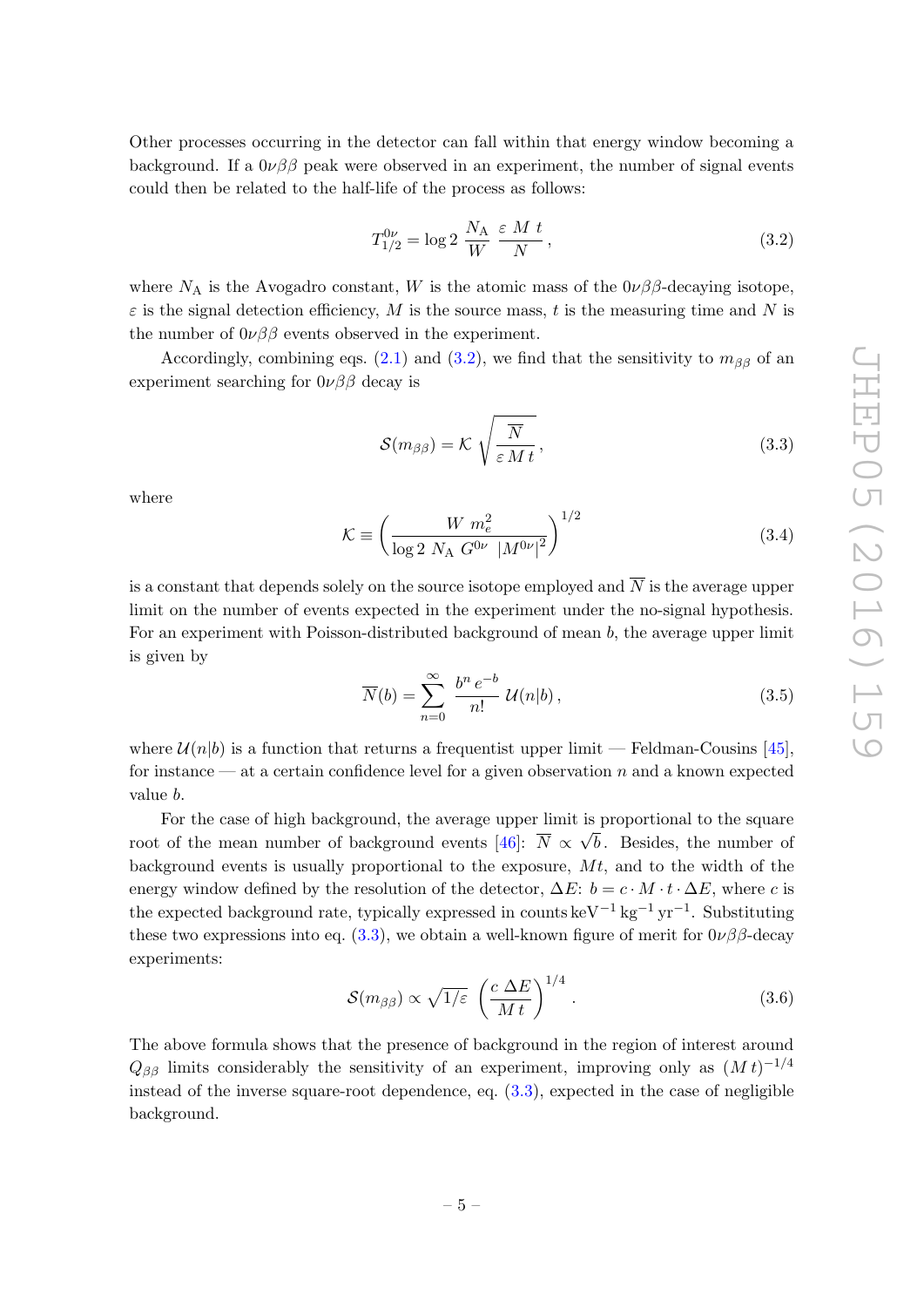#### <span id="page-7-0"></span>4 The NEXT experiment

NEXT will search for the  $0\nu\beta\beta$  decay of <sup>136</sup>Xe making use of a 100-kg xenon gas TPC with electroluminescent amplification and optical readouts. Xenon is a good detection medium that provides strong scintillation and ionization signals. Moreover, in its gaseous phase, xenon offers very good energy resolution; better in principle than 0.5% FWHM at the Q value of <sup>136</sup>Xe [\[47\]](#page-28-5). In order to achieve optimal resolution, the ionization signal is amplified in NEXT using the electroluminescence (EL) of xenon: the electrons liberated by ionizing particles passing through the gas drift towards the TPC anode under the influence of a moderate electric field  $(0.3-0.5\,\mathrm{kV}\,\mathrm{cm}^{-1})$ , entering then into another region where they are accelerated by a stronger field  $(2-3 \text{ kV cm}^{-1} \text{ bar}^{-1})$ , intense enough so that the electrons can excite the Xe atoms but not enough to ionize them. This excitation energy is ultimately released, with sub-Poissonian fluctuations, in the form of proportional secondary scintillation light (or EL). An array of photomultiplier tubes  $(PMTs)$  — the so-called *energy* plane — located behind the TPC cathode detects a fraction of these EL photons to provide a precise measurement of the total energy deposited in the gas. These PMTs detect as well the primary scintillation, which is used to mark the start of the event  $(t_0)$ . The forwardgoing EL photons are detected by a dense array of silicon photomultipliers (SiPMs) — the tracking plane — located behind the anode, very close to the EL region, and the associated signals are used for track reconstruction.

The initial phase of the NEXT experiment was devoted to the demonstration of the detector concept described above using two prototypes, NEXT-DEMO and NEXT-DBDM, that contained approximately 1 kg of natural xenon at  $10-15$  bar. An energy resolution of 1% FWHM at 662 keV, which — assuming a  $1/\sqrt{E}$  dependence — extrapolates to 0.5% FWHM at the Q value of <sup>136</sup>Xe, was measured in the DBDM prototype [\[12\]](#page-26-5). The best resolution measured in DEMO, 1.62% FWHM at 511 keV, extrapolates to 0.74% FWHM [\[13\]](#page-26-6). In addition, the NEXT-DEMO prototype has shown that track reconstruction is possible with an EL-based amplification scheme  $[14]$  and that the reconstructed energydeposition pattern can be used for the identification of signal-like and background-like event topologies [\[15\]](#page-26-8).

The current stage of the NEXT project involves the operation at LSC of the NEXT-WHITE<sup>[2](#page-7-2)</sup> (NEW) detector, a technology demonstrator that implements in a 1:2 scale the design chosen for the 100-kg detector (NEXT-100) using the same materials and photosensors. The NEW data will make possible the optimization of calibration and reconstruction methods and the validation of the NEXT-100 background model. The NEXT-100 detector, described in some detail in the remainder of this section, is planned to start taking low-background data in 2018.

#### <span id="page-7-1"></span>4.1 NEXT-100

Figure [2](#page-8-0) shows a longitudinal cross-section schematic of NEXT-100. The active volume of the detector is a cylinder of approximately  $1.15 \,\mathrm{m}^3$  that can hold about 100 kg of xenon gas at 15 bar. It is surrounded by a series of copper rings for electric-field shaping that are

<span id="page-7-2"></span><sup>2</sup>Named after our late collaborator Prof. James T. White.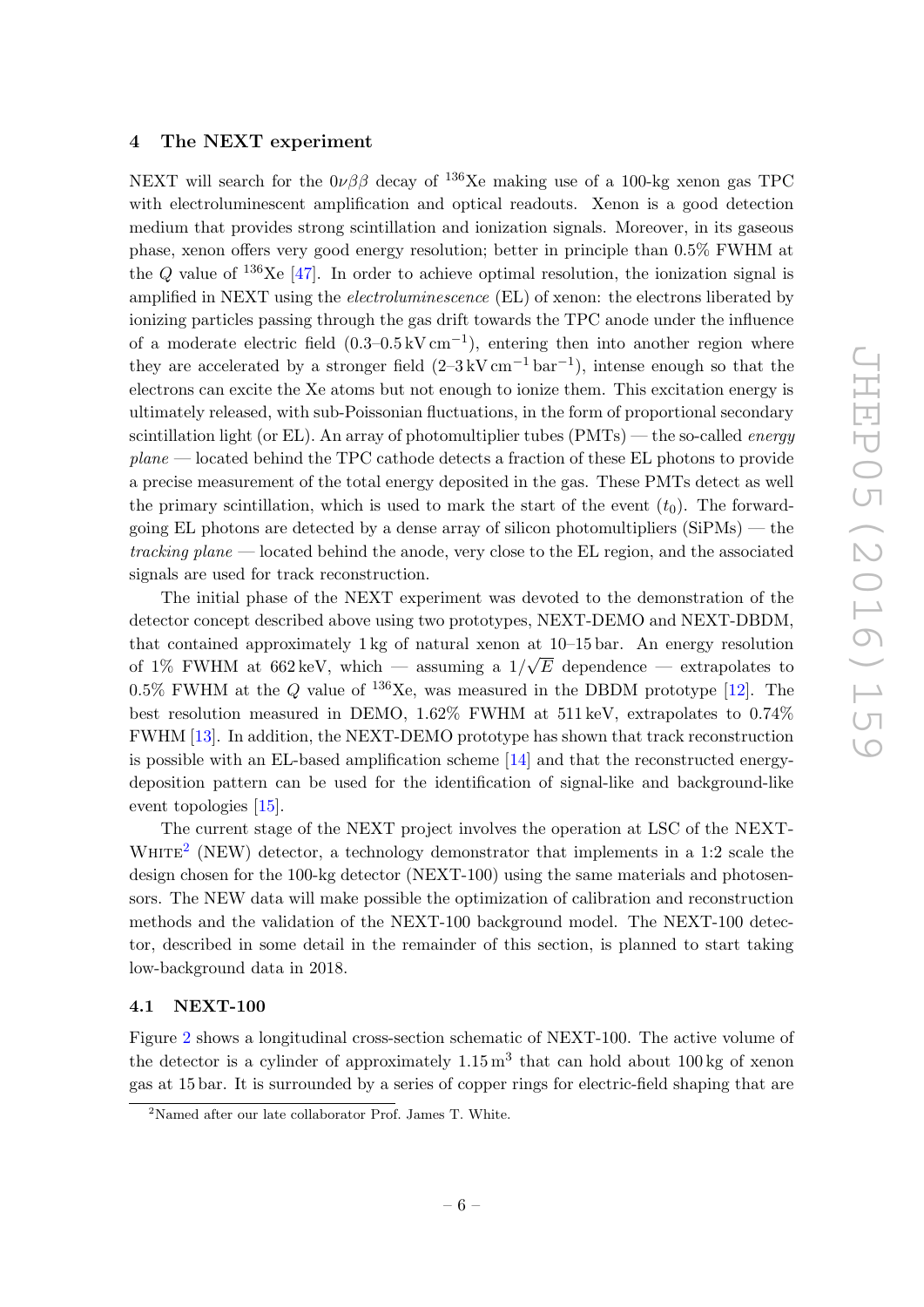

Figure 2. Cross-section view of the NEXT-100 detector inside its lead castle shield. A stainlesssteel pressure vessel (A) houses the electric-field cage (B) and the two sensor planes (energy plane, C; tracking plane, D) located at opposite ends of the chamber. The active volume is shielded from external radiation by at least 12 cm of copper (E) in all directions.

<span id="page-8-0"></span>fixed to the inner surface of an open-ended high-density polyethylene (HDPE) cylindric shell, 2.5 cm thick, 148 cm long and 107.5 cm in diameter, that provides structural stiffness and electric insulation. The rings are covered by polytetrafluoroethylene (PTFE) tiles coated with tetraphenyl-butadiene (TPB) to shift the xenon VUV light to the blue region (around 440 nm) so as to improve the light collection efficiency. One of the ends of the HDPE cylinder is closed by a fused-silica window 1 cm thick. This window functions as the TPC anode thanks to a transparent, conductive, wavelength-shifting coating of indium tin oxide (ITO) and TPB. The two other electrodes of the TPC, EL gate and cathode, are positioned 0.5 cm and 106.5 cm away from the anode, respectively. They are built with highly transparent stainless steel wire mesh stretched over circular frames. The electrodes will be set at voltages such that a moderate electric field of  $0.3-0.5 \,\mathrm{kV \, cm^{-1}}$ is established in the drift region between cathode and gate, and another field of higher intensity,  $2-3$  kV cm<sup>-1</sup> bar<sup>-1</sup>, is created in the EL gap, between gate and anode, for the amplification of the ionization signal. The high voltage is supplied to the electrodes via radiopure, custom-made feed-throughs.

The energy plane of NEXT-100 will be composed of 60 Hamamatsu R11410-10 photomultiplier tubes located behind the cathode of the TPC and covering approximately 30% of its area. This coverage is a compromise between the need to collect as much light as possible for a robust measurement of the energy and  $t_0$ , and the need to minimize the number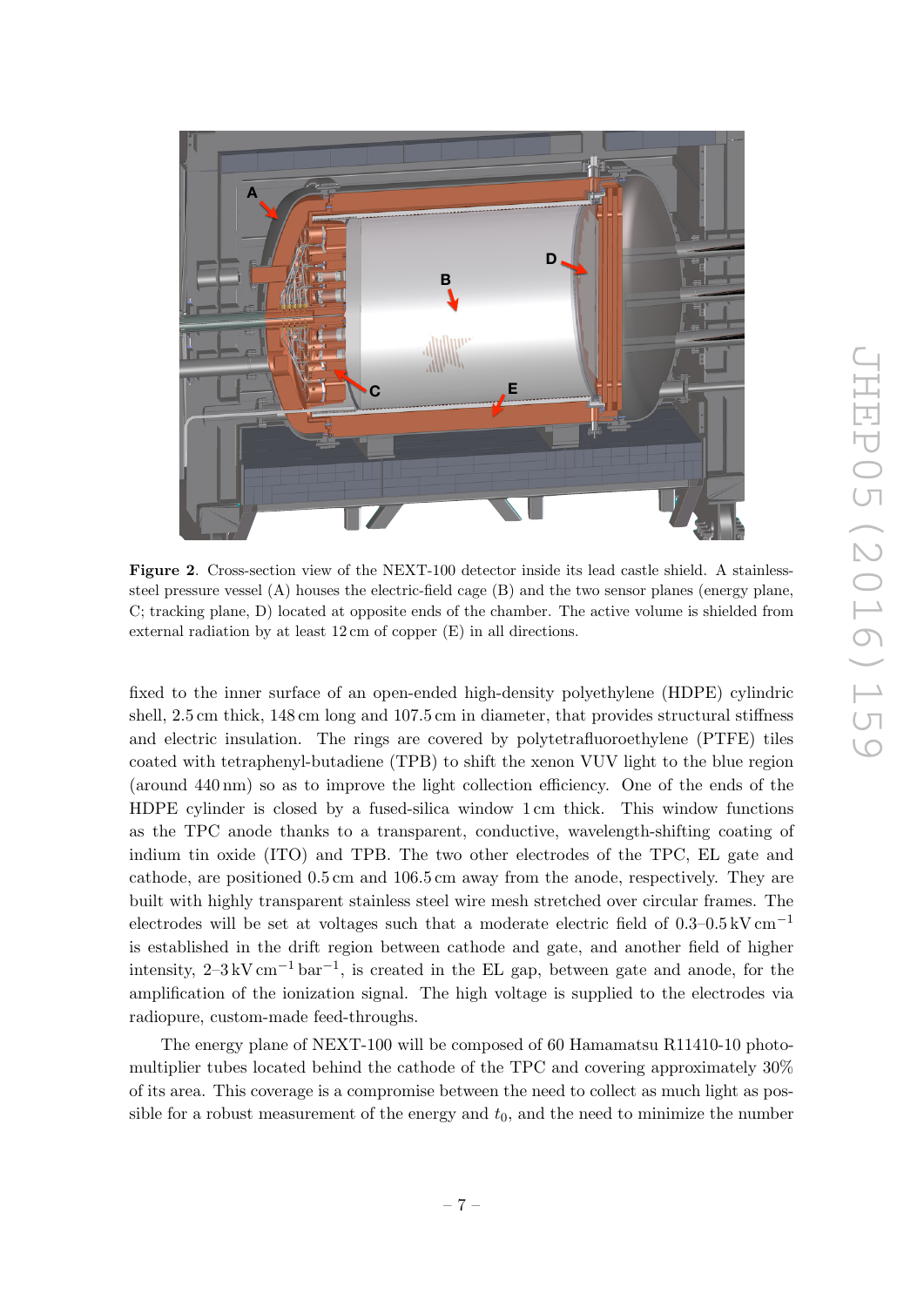of sensors to reduce cost, technical complexity and radioactivity. The R11410-10 is a 3-in PMT specially developed for low-background operation [\[48\]](#page-28-6). It is equipped with a synthetic silica window and a photocathode made of low temperature bialkali with quantum efficiency above 30% for the emission wavelengths of xenon and TPB [\[48\]](#page-28-6). Pressure-resistance tests run by the manufacturer showed that the R11410-10 cannot withstand pressures above 6 atmospheres [\[48\]](#page-28-6). Therefore, in NEXT-100 they will be sealed into individual pressureresistant, vacuum-tight copper enclosures closed with sapphire windows 5 mm thick. The PMTs are optically coupled to the windows using an optical gel with a refractive index intermediate between those of fused silica and sapphire. The external face of the enclosure windows is coated with TPB. The enclosures are all connected via vacuum-tight tubing conduits to a central manifold and maintained at vacuum. The PMT cables route through the conduits and the central manifold to a feedthrough in the pressure vessel nozzle.

The tracking function in NEXT-100 will be provided by an array of 7168 SiPMs regularly positioned at a pitch of 1 cm and located behind the fused-silica window that closes the EL gap. The SiPMs, manufactured by SENSL, have an active area of  $1 \text{ mm}^2$ , sensitive cells of 50  $\mu$ m size and high photon detection efficiency in the blue region (about 40% at 440 nm). They are very cost-effective and their radioactivity is very low, given their composition and small mass. The SiPMs will be mounted on flexible circuit boards made of Kapton and copper, each one with 64 sensors arranged as an  $8 \times 8$  matrix. The boards have long tails that carry the signals through zigzagging slits — so as to avoid a straight path for external gammas — made in the copper plates that shield the active volume. The tails are connected to flat shielded cables that extract the signals from the vessel via large custom-made feed-throughs.

The sensor planes and the electric-field cage are contained within a stainless-steel pressure vessel that consists of a cylindrical central shell of 160 cm length, 136 cm inner diameter and 1 cm wall thickness, and two identical torispherical heads of 35 cm height, 136 cm inner diameter and 1 cm wall thickness. It has been fabricated with stainless steel Type 316Ti (acquired from Nironit) due to its low levels of natural radioactive contaminants. Designed almost entirely by the Collaboration following the ASME Pressure Vessel Code, the vessel has been built by a specialized company based in Madrid. The field cage is surrounded by a set of 12-cm thick copper bars parallel to the TPC symmetry axis, and both sensor planes are mounted to copper plates of 12 cm thickness attached to internal flanges of the vessel heads. The active volume of the detector is, therefore, shielded from external radiation by at least 12 cm of copper in all directions. The vessel sits on top of an anti-seismic pedestal and inside of a 20-cm thick lead shield made of staggered lead bricks held by a stainless-steel frame.

### <span id="page-9-0"></span>5 Sources of background in NEXT

In this section we discuss the various potential components of the background spectrum of NEXT-100 in the energy region around  $Q_{\beta\beta}$ . The relevance of any background source in NEXT depends on its probability to generate a signal-like track in the active volume of the detector with energy around the  $Q$  value of <sup>136</sup>Xe. In principle, charged particles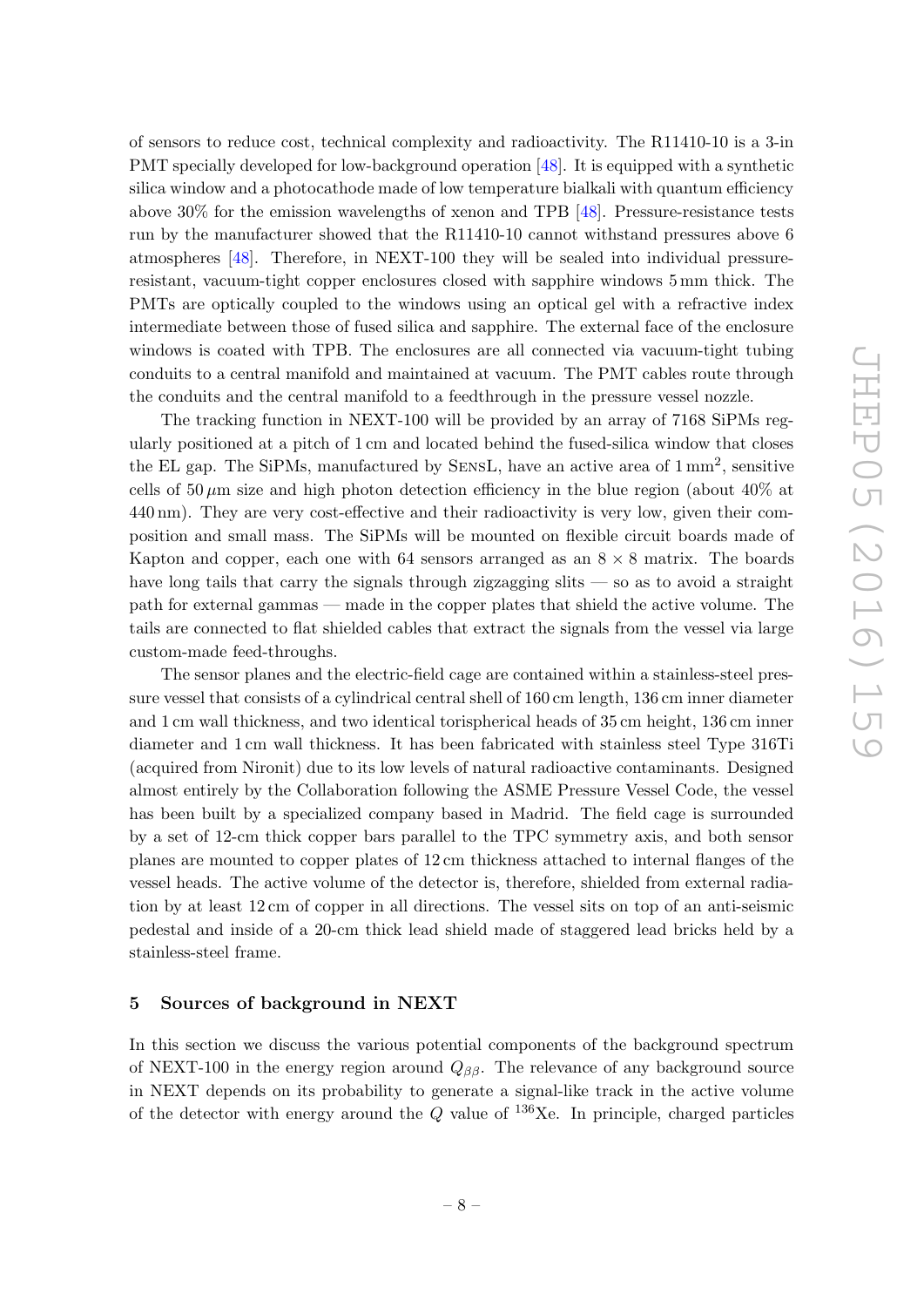

<span id="page-10-1"></span>**Figure 3.** Monte Carlo simulation of signal  $(0\nu\beta\beta$  decay of <sup>136</sup>Xe) and background (single electron of energy equal to the Q value of  $^{136}Xe$ ) events in gaseous xenon at 15 bar. The colour scale codes the energy loss per path length. The ionization tracks left by signal events feature large energy deposits (or blobs) at both ends.

(muons, betas, etc.) entering the detector can be eliminated with high efficiency ( $> 99\%$ ) by defining a small veto region (of a few centimetres) around the boundaries of the active volume. Electric field inhomogeneities or malfunctioning photosensors could affect negatively this performance, but those effects can be measured with periodic calibrations using, for instance, crossing muons. Confined tracks generated by external neutral particles (such as high-energy gamma rays) or by internal contamination in the xenon gas can be suppressed taking advantage of the distinctive energy-deposition pattern of signal events, illustrated in figure [3.](#page-10-1) Below the so-called *critical energy* (about  $12 \text{ MeV}$  in gaseous xenon [\[49\]](#page-28-7)), electrons (and positrons) lose their energy at a relatively fixed rate until they become non-relativistic. At about that time, their effective  $dE/dx$  rises, mostly due to the occurrence of strong multiple scattering, and the particles lose the remainder of their energy in a relatively short distance generating a *blob*. Double beta decay events consist of two electrons emitted from a common vertex. Their reconstructed tracks, therefore, feature blobs at both ends. Background tracks, in contrast, are generated mostly by single electrons, thus having only one end-of-track blob.

#### <span id="page-10-0"></span>5.1 High-energy gamma rays from the natural decay series

Natural radioactivity in detector materials and surroundings is, as in most other  $0\nu\beta\beta$ decay experiments, the main source of background in NEXT. In particular, the hypothetical  $0\nu\beta\beta$  peak of <sup>136</sup>Xe ( $Q_{\beta\beta} = 2458.1 \pm 0.3$  keV [\[25,](#page-27-10) [26\]](#page-27-11)) lies in between the photo-peaks of the high-energy gammas emitted after the  $\beta$  decays of <sup>214</sup>Bi and <sup>208</sup>Tl, intermediate products of the uranium and thorium series, respectively: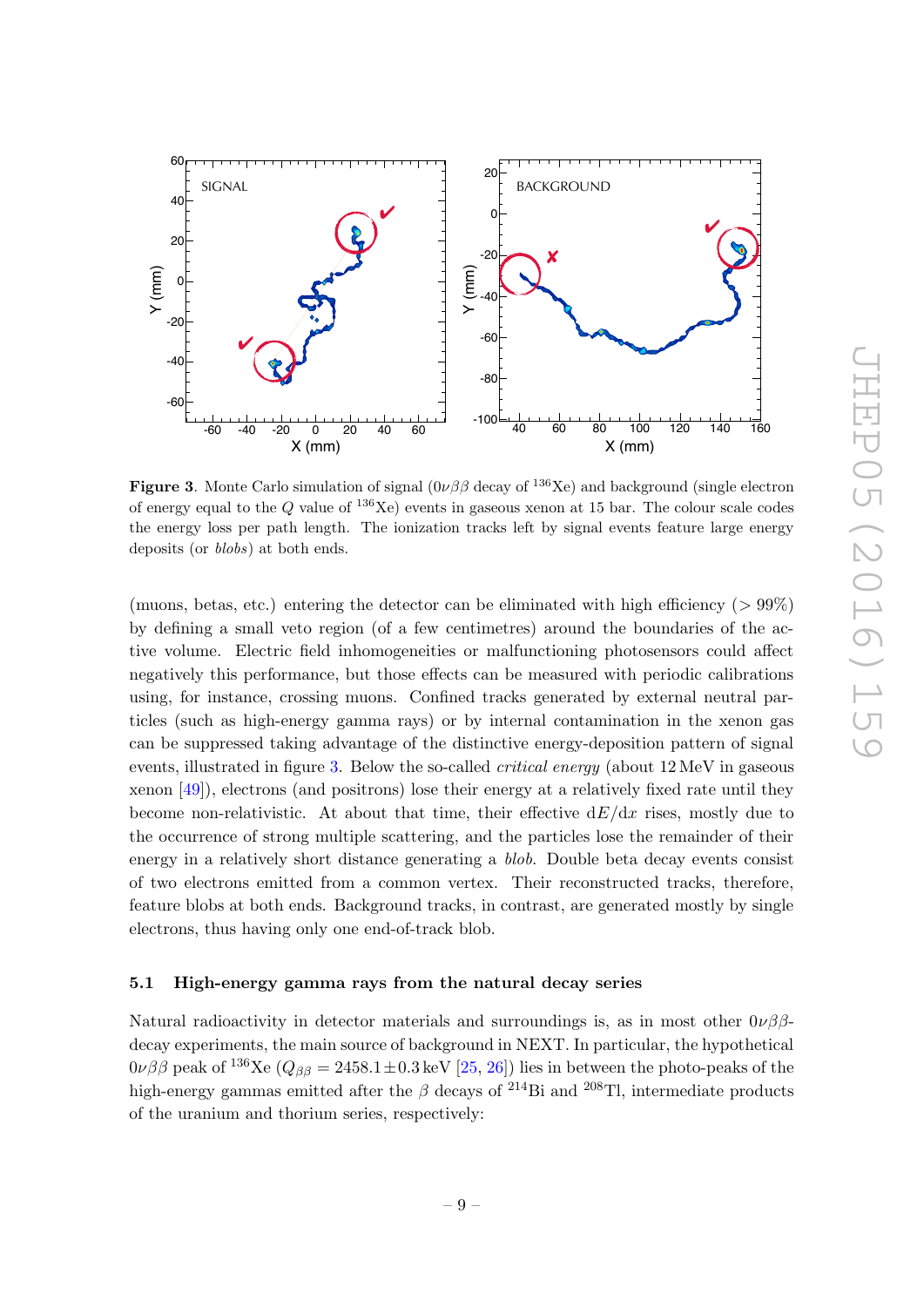- The daughter isotope of  $^{214}$ Bi,  $^{214}$ Po, emits a number of de-excitation gammas with energies around and above the Q value of  $^{136}\text{Xe}$  [\[50\]](#page-28-8). The gamma line at 2447 keV  $(1.57\%$  intensity [\[50\]](#page-28-8)) is very close to  $Q_{\beta\beta}$ , and its photoelectric peak would overlap the signal peak even for energy resolutions as good as 0.5% FWHM. All the other gamma lines emitted after the decay of  $^{214}$ Bi have very low intensity (at least two orders of magnitude lower than the 2447 keV line), and hence their contribution to the background rate can be neglected.
- The decay product of <sup>208</sup>Tl, <sup>208</sup>Pb, emits a de-excitation photon of 2615 keV with an intensity of 99.75% [\[51\]](#page-28-9). Electron tracks from its photo-peak can lose energy via bremsstrahlung and fall in the region of interest (ROI) around  $Q_{\beta\beta}$  defined by the energy resolution of the detector. Additionally, even though the Compton edge of the 2.6 MeV gamma is at 2382 keV, well below  $Q_{\beta\beta}$ , the Compton-scattered photon can generate other electron tracks close enough to the initial Compton electron to be reconstructed as a single track with energy around  $Q_{\beta\beta}$ .

The NEXT Collaboration is carrying out a thorough campaign of material screening and selection using gamma-ray spectroscopy (with the assistance of the LSC Radiopurity Service) and mass spectrometry techniques (ICPMS and GDMS). Table [2](#page-12-0) collects the measurements of the specific activity of <sup>208</sup>Tl and <sup>214</sup>Bi in the most relevant materials and components used in the NEXT-100 detector, and table [3](#page-13-1) details the radioactivity budget of NEXT-100 separated into detector subsystems.

The rock walls of the underground laboratory are a rather intense source of highenergy gammas due to the presence of trace radioactive contaminants in their composition. The total gamma flux at LSC (Hall A) is  $1.06 \pm 0.24$  cm<sup>-2</sup> s<sup>-1</sup>, with contributions from <sup>40</sup>K  $(0.52 \pm 0.23 \text{ cm}^{-2} \text{ s}^{-1}),$   $^{238}$ U  $(0.35 \pm 0.03 \text{ cm}^{-2} \text{ s}^{-1})$  and  $^{232}$ Th  $(0.19 \pm 0.04 \text{ cm}^{-2} \text{ s}^{-1})$  [\[58,](#page-28-10) [59\]](#page-28-11). Nevertheless, the external lead shield of NEXT-100 will attenuate this flux by more than 4 orders of magnitude, making its contribution to the final background rate negligible compared to that of the natural radioactivity from detector construction materials.

## <span id="page-11-0"></span>5.2 Radon

Radon, another intermediate decay product of the uranium and thorium series, is a concern for most  $0\nu\beta\beta$ -decay experiments. It is one of the densest substances that remains a gas under normal conditions, and it is also the only gas in the atmosphere that solely has radioactive isotopes. Being a noble gas, radon is chemically not very reactive and can diffuse easily through many materials infiltrating into the active region of the detectors. While the average rate of production of  $^{220}\text{Rn}$  (from the thorium decay series) is about the same as  $^{222}$ Rn (from the uranium decay series), the longer half-life of the latter (3.8) days versus 55 seconds) makes it, normally, much more abundant. Radon progeny, also radioactive, tend to be charged and adhere to surfaces or dust particles.

The measured activity of airborne radon  $(^{222}$ Rn) at the Laboratorio Subterráneo de Canfranc (Hall A) varies between 60 and  $80 \text{ Bq m}^{-3}$  [\[60\]](#page-28-12). Left at this level, radon would represent an intolerably high source of gamma rays from  $2^{14}$ Bi. For this reason, the vicinity of the detector (the internal volume of the lead castle shield) will be flushed with clean air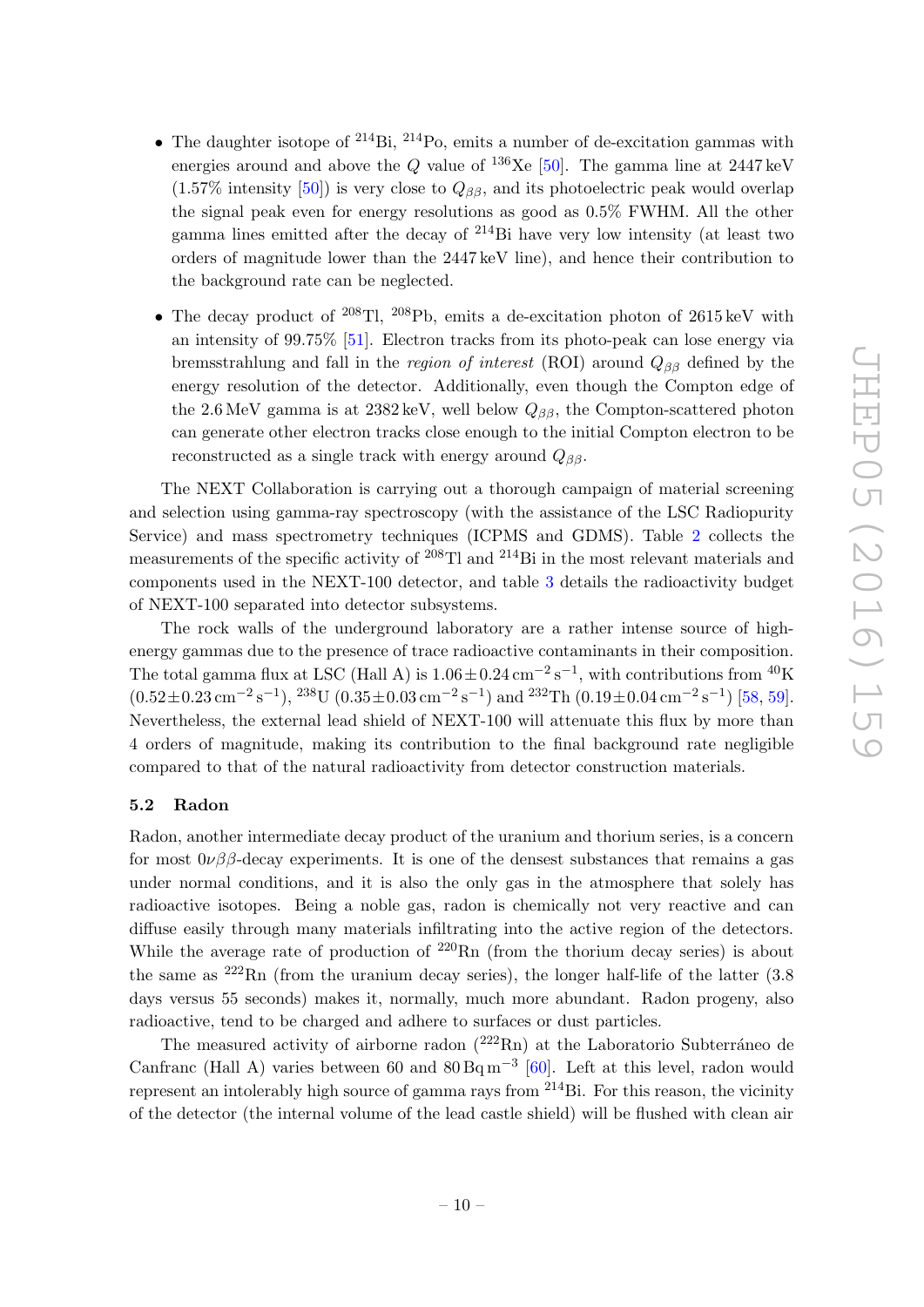| Material                       | Subsystem  | Technique    | Units    | 208T1       | $^{214}$ Bi |
|--------------------------------|------------|--------------|----------|-------------|-------------|
| Copper CuA1                    | IS, EP, FC | <b>GDMS</b>  | mBq/kg   | < 0.0014    | < 0.012     |
| Fused silica                   | FC         | <b>NAA</b>   | mBq/kg   | 0.034(4)    | 0.21(5)     |
| Kapton board                   | TP         | <b>HPGe</b>  | mBq/unit | 0.0104(11)  | 0.070(5)    |
| Lead                           | <b>OS</b>  | <b>GDMS</b>  | mBq/kg   | 0.034(7)    | 0.35(7)     |
| <b>PMT R11410-10</b>           | EP         | <b>HPGe</b>  | mBq/PMT  | 0.19(4)     | 0.35(8)     |
| Polyethylene                   | FC         | <b>ICPMS</b> | mBq/kg   | < 0.0076    | < 0.062     |
| Resistor $(1 \text{ G}\Omega)$ | FC         | <b>HPGe</b>  | mBq/unit | 0.000011(6) | 0.00009(4)  |
| Sapphire                       | EP         | <b>NAA</b>   | mBq/kg   | 0.04(1)     | < 0.31      |
| Steel 316Ti                    | PV         | GDMS, HPGe   | mBq/kg   | < 0.15      | < 0.46      |
| SiPM SensL                     | TP         | <b>HPGe</b>  | mBq/unit | < 0.00003   | < 0.00009   |

<span id="page-12-0"></span>Table 2. Specific activity of <sup>208</sup>Tl and <sup>214</sup>Bi in the most relevant materials and components used in the NEXT-100 detector [\[52](#page-28-13)[–55\]](#page-28-14). The figures in parentheses after the measurements give the 1-standard-deviation uncertainties in the last digits; the limits are given at 95% CL. Three items (fused silica, sapphire and the field-cage resistors) have not been screened yet with sufficient precision; therefore, we use instead measurements by the EXO Collaboration [\[56,](#page-28-15) [57\]](#page-28-16). The activities determined via mass spectrometry (GDMS or ICPMS) or neutron activation analysis (NAA) were derived from Th and U concentrations. High-purity germanium (HPGe)  $\gamma$ -ray spectroscopy results correspond, whenever possible, to the lower parts of the natural decay chains. The abbreviations used to refer to the NEXT-100 detector subsystems have the following meaning: EP stands for energy plane; TP, for tracking plane; FC, for electric-field cage; PV, for pressure vessel; IS, for inner shielding; and OS, for outer shielding.

produced by a radon mitigation system such as those used, for instance, by the NEMO-3 [\[61\]](#page-29-0) and DarkSide [\[62\]](#page-29-1) experiments. A reduction of, at least, a factor of 100 in the activity of airborne radon is expected.

Radon can also emanate from detector components and be transported to the active volume through the gas circulation. The  $\alpha$  decays of radon (either <sup>220</sup>Rn or <sup>222</sup>Rn) in the bulk xenon do not represent a background: they have energies well above  $Q_{\beta\beta}$  and their very short tracks are easily identified [\[63,](#page-29-2) [64\]](#page-29-3). These alphas are useful, however, to monitor the activity of radon in the xenon gas [\[64,](#page-29-3) [65\]](#page-29-4). The progeny of radon is positively charged and will drift toward the TPC cathode. A majority of the subsequent <sup>214</sup>Bi and <sup>208</sup>Tl beta decays will occur on the cathode rather than in the active volume [\[65,](#page-29-4) [66\]](#page-29-5). These cathode events are equivalent to other background sources close to the active volume (<sup>208</sup>Tl and <sup>214</sup>Bi decays from the sensor planes, for instance): if the  $\beta$  particle enters the active volume, the event can then be vetoed; otherwise, the de-excitation gamma rays that interact in the xenon can generate background tracks. In addition, a small fraction  $(0.2\%)$  of the <sup>214</sup>Bi  $\beta$  decays occurring in the xenon bulk will produce an electron track with energy around  $Q_{\beta\beta}$ . Luckily, the disintegration of <sup>214</sup>Bi is followed shortly after by the  $\alpha$  decay of <sup>214</sup>Po  $(T_{1/2} = 164 \,\mu s$  [\[50\]](#page-28-8)). The detection of this so-called Bi-Po coincidence can be used to identify and suppress with high efficiency these background events.

The design of NEXT-100 minimizes the use of materials and components known to emanate radon in high rates, such as plastics, cables or certain seals. Nevertheless, estimating a priori the emanation rate and radon activity in the xenon is difficult, since the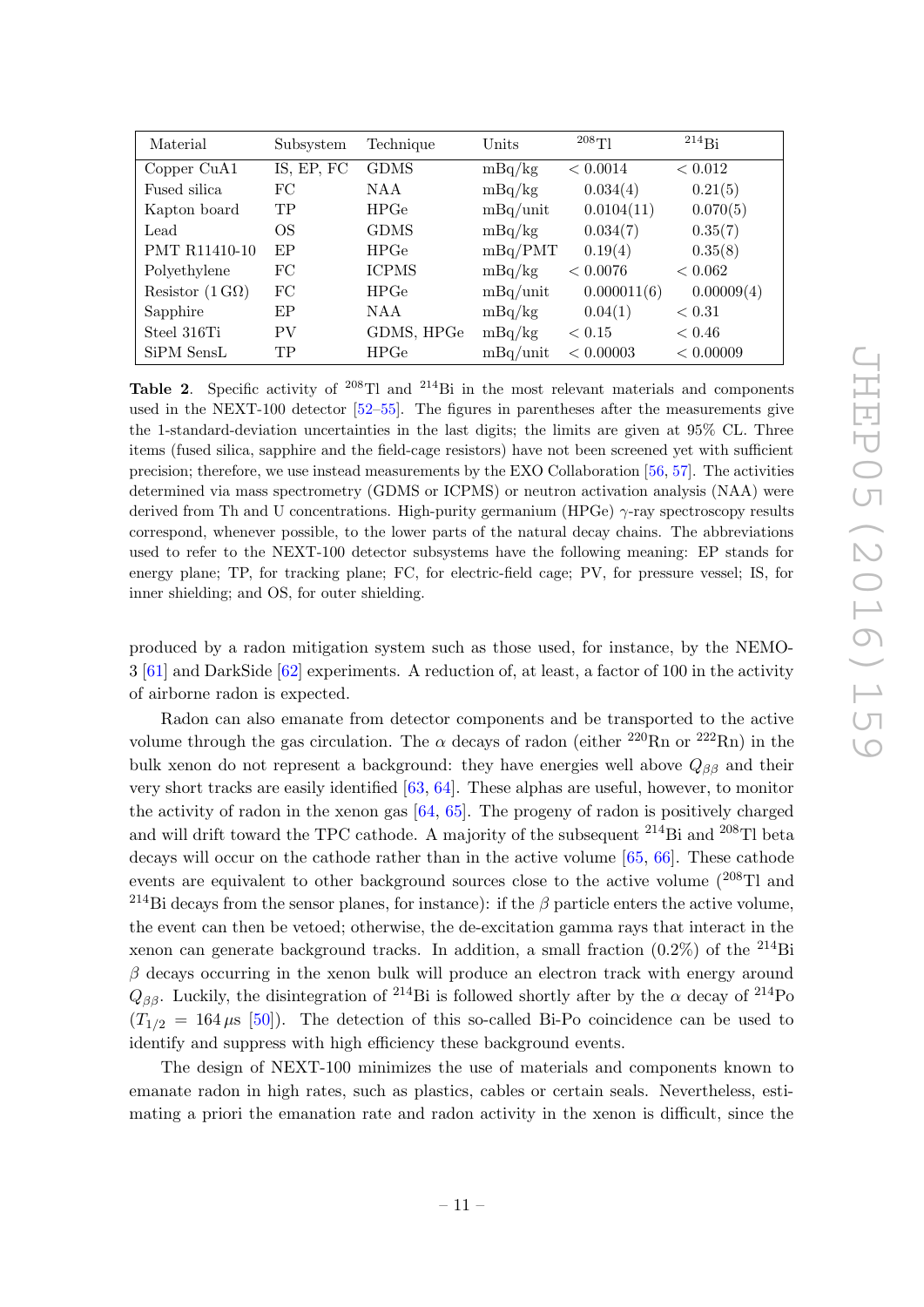| $\bm{0}$ |                             |  |
|----------|-----------------------------|--|
|          | $\mathbf{r}$ the<br>vity of |  |
|          | onding                      |  |
|          |                             |  |
|          | cuum,                       |  |

| Detector subsystem     | Material                     | Quantity                  | $208$ Tl   | $^{214}Bi$      |
|------------------------|------------------------------|---------------------------|------------|-----------------|
|                        |                              |                           | (mBq)      | (mBq)           |
| <i>Pressure vessel</i> |                              |                           |            |                 |
| Total                  | Steel 316Ti                  | $1310\,\mathrm{kg}$       | < 197      | <603            |
| <i>Energy plane</i>    |                              |                           |            |                 |
| <b>PMTs</b>            | R <sub>11410-10</sub>        | 60 units                  | 11(3)      | 21(5)           |
| <b>PMT</b> enclosures  | Copper CuA1                  | $60\times4.3$ kg          | ${}< 0.36$ | < 3.1           |
| Enclosure windows      | Sapphire                     | $60\times0.14$ kg         | 0.34(8)    | ${}_{\leq 2.6}$ |
| <i>Tracking plane</i>  |                              |                           |            |                 |
| <b>SiPMs</b>           | $S$ ENSL $1 \text{ mm}^2$    | $107\times64$ units       | ${}< 0.2$  | < 0.6           |
| <b>Boards</b>          | Kapton FPC                   | $107 \text{ units}$       | 1.11(12)   | 7.5(5)          |
| Field cage             |                              |                           |            |                 |
| Barrel                 | Polyethylene                 | $128 \text{ kg}$          | < 1        | $\langle 8$     |
| Shaping rings          | Copper CuA1                  | $120\times3\,\mathrm{kg}$ | < 0.5      | $\lt 4$         |
| Electrode rings        | Steel 316Ti                  | $2\times5$ kg             | < 1.5      | < 5             |
| Anode plate            | Fused silica                 | $9.5 \text{ kg}$          | 0.32(4)    | 2.0(5)          |
| Resistor chain         | $1-\text{G}\Omega$ resistors | 240 units                 | < 0.0026   | < 0.02          |
| Shielding              |                              |                           |            |                 |
| Inner shield           | Copper CuA1                  | 9620 kg                   | < 13       | < 120           |
| Outer shield           | Lead                         | $60700 \text{ kg}$        | 2060(430)  | 21300(4300)     |
|                        |                              |                           |            |                 |

<span id="page-13-1"></span>Table 3. Radioactivity budget of the NEXT-100 detector. The figures in parentheses after the  $\frac{1}{2}$ measurements give the 1-sigma uncertainties in the last digits. The upper limits in the activity of most subsystems originate in the  $95\%$  CL limits set on the specific activity of the corresponding materials quoted on table [2.](#page-12-0)

available data are scant and have been acquired in very different conditions (in vacuum, typically) to those of NEXT-100. The Collaboration has designed a radon trap for the gas circulation system in case the activity of radon in the xenon becomes too high.

# <span id="page-13-0"></span>5.3 Muons and neutrons

Muons (and neutrinos) are the only surviving radiation from the atmosphere and outer space at the depths of the underground laboratories. At the LSC, the muon flux (integrated over all angles) was measured to be about  $5 \times 10^{-3} \,\mathrm{m}^{-2} \,\mathrm{s}^{-1}$  [\[67\]](#page-29-6), with an estimated mean energy of single muons of a few hundreds of GeV [\[68\]](#page-29-7). Thanks to the tracking capabilities of NEXT-100, muons crossing the active volume of the detector will be easily identified and rejected. Other muons, however, may generate electromagnetic showers in their interactions with the shielding and detector materials. Some of the resulting highenergy gammas can reach the active volume of NEXT-100 and generate electron tracks. According to our estimations, the event rate induced by this potential source of background appears to be largely negligible compared to natural radioactivity (at least two orders of magnitude smaller), and it could be further suppressed with the installation of a muon veto surrounding the lead shield.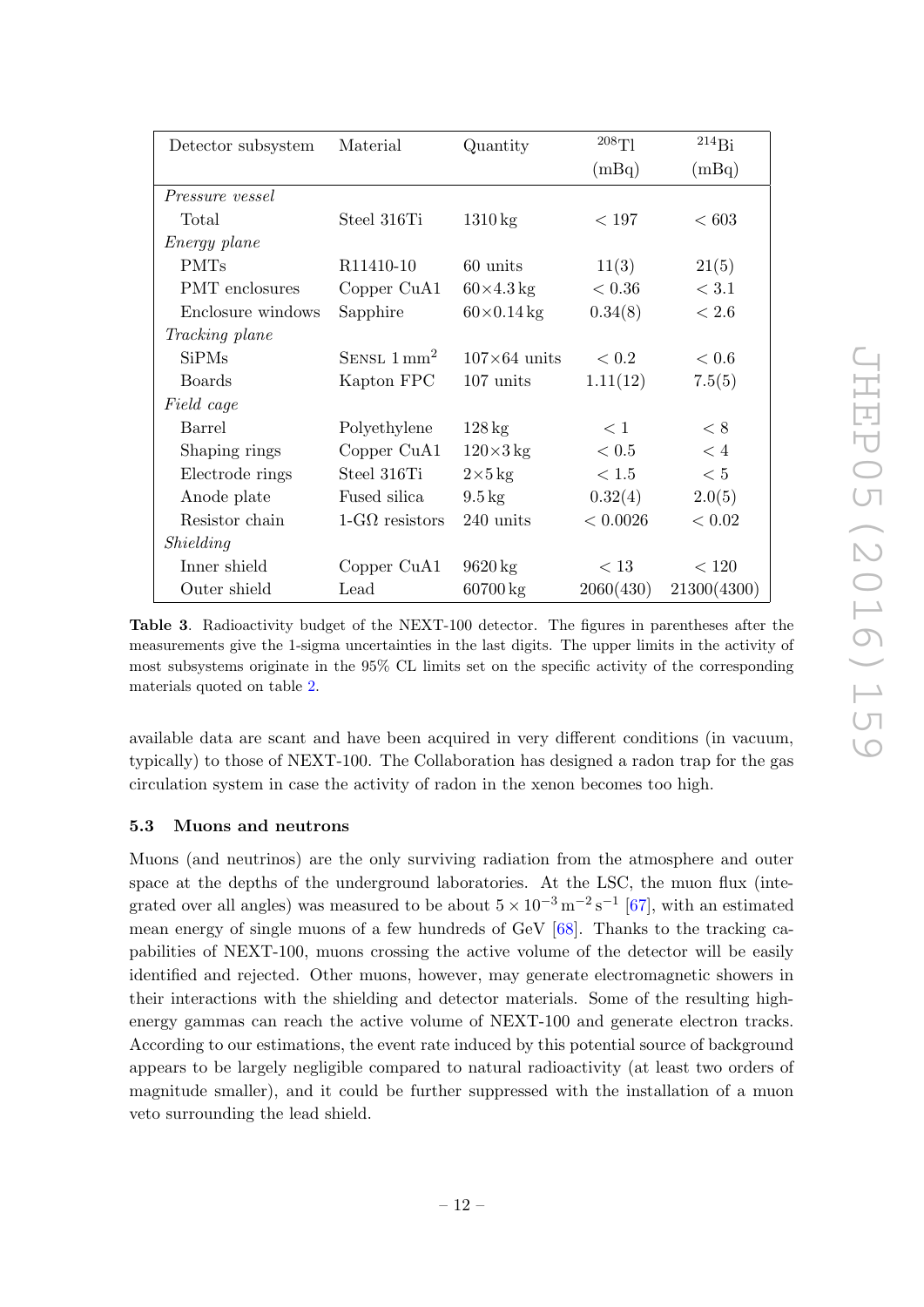Neutrons, produced by cosmic-ray-muon interactions and radioactive decays, are another possible background source. They can activate the enriched xenon and produce  $137Xe$ , a β emitter with a Q value of 4173 keV and a half-life of 3.8 minutes [\[69\]](#page-29-8). A small fraction  $(\sim 0.5\%)$  of the β tracks would fall within the region of interest of the energy spectrum. Our initial estimates indicate that the copper shielding surrounding the active volume would suppress the neutron flux enough so as to make the rate from this background source at least two orders of magnitude lower than that of the radioactive background from <sup>208</sup>Tl and <sup>214</sup>Bi.

#### <span id="page-14-0"></span>6 Signal detection efficiency and background rejection in NEXT-100

We describe in this section a basic set of selection criteria for  $0\nu\beta\beta$  events detected and reconstructed in NEXT-100. Applying this event selection to simulation datasets discussed below, we have obtained an estimate of the signal detection efficiency and background rejection power of the NEXT-100 detector. This event selection will also serve as a benchmark for more sophisticated algorithms for the discrimination of signal and background that are currently under development.

#### <span id="page-14-1"></span>6.1 Simulation and reconstruction

The study presented here made use of large datasets — of the order of  $10^{10}$  simulated events — produced with NEXUS [\[70\]](#page-29-9), a Geant4-based [\[71\]](#page-29-10) detector simulation developed by the NEXT Collaboration. The events were generated with the fast-simulation mode of NEXUS, which provides as output for each event a collection of three-dimensional hits representing the ionization tracks left by charged particles in the active volume of NEXT-100. The Decay0 event generator [\[72\]](#page-29-11) was used for the production of 10 million events of the  $2\nu\beta\beta$  decay of  $^{136}$ Xe and 1 million of the  $0\nu\beta\beta$  decay. These events were read afterwards by the detector simulation program and given a random initial position within the xenon gas volume. Natural-radioactivity backgrounds were simulated using the radioactive-decay module included in Geant4. For each isotope and each detector subsystem considered a source of background in the detector (see table [3\)](#page-13-1), one billion events were simulated with initial positions uniformly distributed within the corresponding volume. In all cases, events with total energy deposited in the active volume below 2.3 MeV were discarded already at the simulation stage. Next, the active volume was divided into a regular grid of small cuboids  $(1 \times 1 \times 1 \text{ cm}^3)$  known as voxels, and the hits produced by the simulation were accumulated in the voxels that contained their positions. The total energy deposited in the active volume was smeared according to the detector's energy-resolution function (0.75% FWHM at the Q value of  $^{136}Xe$ ; the energy accumulated in each voxel was multiplied by the ratio of the smeared energy to the original one. Both the size of the voxels and the energy resolution are extrapolations from results of the NEXT-DEMO prototype [\[13,](#page-26-6) [15\]](#page-26-8).

The collection of voxels resulting from each simulated event can be regarded as a graph, that is, a set of nodes and the links that connect them. A graph of n nodes can be characterized by its *distance matrix*, a square  $(n \times n)$  matrix that contains the distance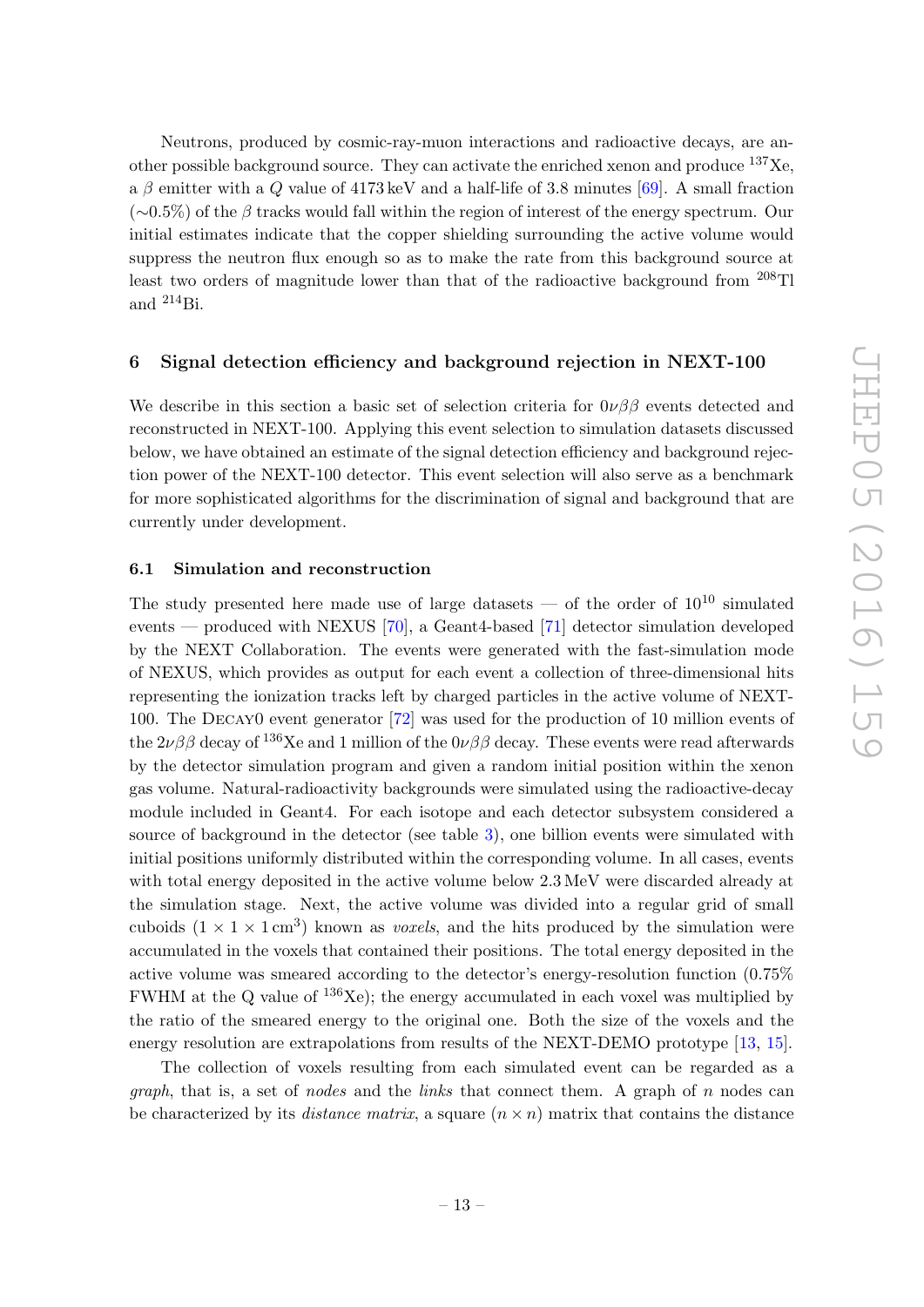between any pair of nodes. Specifically, the matrix element  $d_{ij}$ , which indicates the distance between nodes  $i$  and  $j$ , is defined in the following way:

- $d_{ij} = \sqrt{(x_i x_j)^2 + (y_i y_j)^2 + (z_i z_j)^2}$  if the cubic voxels corresponding to nodes  $i$  and  $j$  are in contact (i.e. they share one face, one edge or one vertex). For cubic voxels of 1 cm<sup>3</sup>, like in our case, there are only three possible values:  $1, \sqrt{2}$  and  $\sqrt{3}$  cm.
- $d_{ij} = \infty$  (or an arbitrary, large number) if the voxels are not in contact.
- $d_{ij} = 0$  if  $i = j$ .

Once the distance matrix of a graph has been built, it can be used to identify connected subsets of nodes via graph-search algorithms such as breadth-first search (BFS) [\[73\]](#page-29-12). In our case, these connected components correspond, in general, to the continuous ionization tracks left by charged particles in the active volume of the detector. The BFS algorithm can also be used to calculate the length of the (shortest) path between any pair of voxels in a connected subset. The longest of such paths should connect the ends of a track, that is, the voxels that in a  $0\nu\beta\beta$ -decay track correspond to the blobs. Figure [4](#page-16-0) shows, for simulated electron tracks of energy equal to the  $Q$  value of  $^{136}Xe$ , the Euclidean distance between the true ends of a track and those found with the BFS algorithm. The most frequent distance in this histogram corresponds to about 6 mm, that is, less than the size of a voxel (1 cm). In other words, in most cases we were able to locate the ends of a track with an accuracy of one or two voxels.

#### <span id="page-15-0"></span>6.2 Event selection

The criteria to accept a reconstructed event as a  $0\nu\beta\beta$ -decay candidate are the following:

- 1. The event consists of one single reconstructed track confined within the fiducial volume of the detector — defined by excluding a region of 2 cm around the boundaries of the active volume — and with energy between  $2.4$  and  $2.5 \,\text{MeV}$ .
- 2. The reconstructed track features a blob in both ends.
- 3. The energy of the event is within the *region of interest* (ROI) around  $Q_{\beta\beta}$ .

The definition of a fiducial volume has two purposes: it rejects all charged backgrounds entering the detector and it discards those events in which the tracked particles may have left the active volume, depositing part of their energy in passive materials. The size of the excluded region, 2 centimetres around the boundaries of the active volume, takes into account the voxel size (which, in turn, depends on the spatial resolution of the detector) and the higher inhomogeneity of the electric field near the edges of the field cage (which may affect the quality of the reconstruction in that region). In practical terms, this fiducial cut is implemented demanding that none of the voxels located in the vetoed region contains energy above the detection threshold of the tracking plane (set, conservatively, to 10 keV).

The requirement for the accepted events to have one and only one reconstructed track takes advantage of the very different track multiplicities — that is, the number of reconstructed tracks per event  $-$  of signal and background. This is shown in figure [5,](#page-17-0) where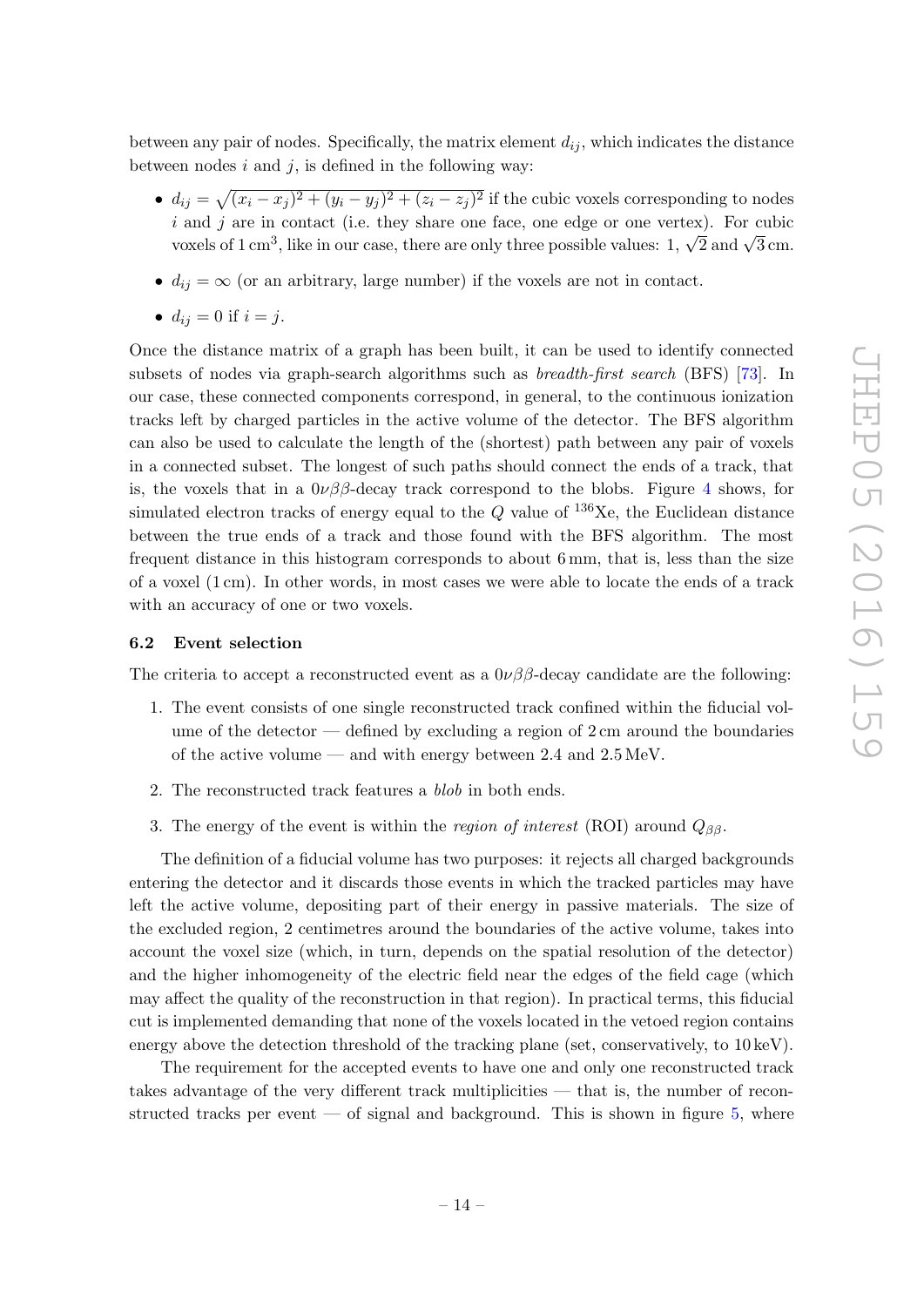

<span id="page-16-0"></span>Figure 4. Distance between the reconstructed (using a graph-search algorithm) ends of a track and the true ends for electron tracks of 2458 keV simulated with NEXUS.

the fraction of events with (at most) a given number of reconstructed tracks is represented for signal and background events contained within the fiducial volume. The latter correspond to <sup>208</sup>Tl and <sup>214</sup>Bi events originating in the PMTs (which, given their location in the detector and contribution to the radioactivity budget, are an important source of background) weighted according to their activities. Approximately 70% of the signal events satisfy the single-track condition, whereas only  $10\%$  of  $^{208}$ Tl and  $^{214}$ Bi events do so. Taking into account that, according to eq. [\(3.6\)](#page-6-2), maximizing the ratio  $\varepsilon_{\rm S}/\sqrt{\varepsilon_{\rm B}}$  (where  $\varepsilon_{\rm S}$  and  $\varepsilon_{\rm B}$ are, respectively, the acceptances of signal and background) optimizes the experimental sensitivity to  $m_{\beta\beta}$ , it would only be worth accepting events with more than one track if the fraction of background events passing the cut were such that

$$
\varepsilon'_{\rm B} \le (\varepsilon'_{\rm S}/\varepsilon_{\rm S})^2 \varepsilon_{\rm B},\tag{6.1}
$$

where the unprimed and primed quantities are, respectively, the acceptances of the default (that is, track multiplicity equal to 1) and the alternative (for instance, track multiplicity equal to 2) selection cuts. For the values shown in figure  $5 (\varepsilon_S = 0.71, \varepsilon_S' = 0.89, \varepsilon_B = 0.11)$  $5 (\varepsilon_S = 0.71, \varepsilon_S' = 0.89, \varepsilon_B = 0.11)$ , we would only improve for  $\varepsilon'_{\text{B}} \leq 0.17$ . However, the fraction of background events with one or two reconstructed tracks is almost 40%.

The second selection criterion exploits the characteristic energy-deposition pattern of  $0\nu\beta\beta$ -decay tracks (see figure [3\)](#page-10-1), which feature a blob at both ends due to the effective rise in the  $dE/dx$  of electrons with low momentum. We define the energy of a blob as the total energy contained in all the voxels whose center is at a maximum distance of  $\sqrt{3}$  cm with respect to the one reconstructed as track end (that is, all the voxels in contact with it). From the point of view of the discrimination power of the cut, this definition proved to be the optimal among those considered (integration radii between 0 and  $\sqrt{3}$  cm). Figure [6](#page-18-0) shows the probability distributions of signal and background events in terms of the energies of the reconstructed ends of the tracks. The populations of signal and background are clearly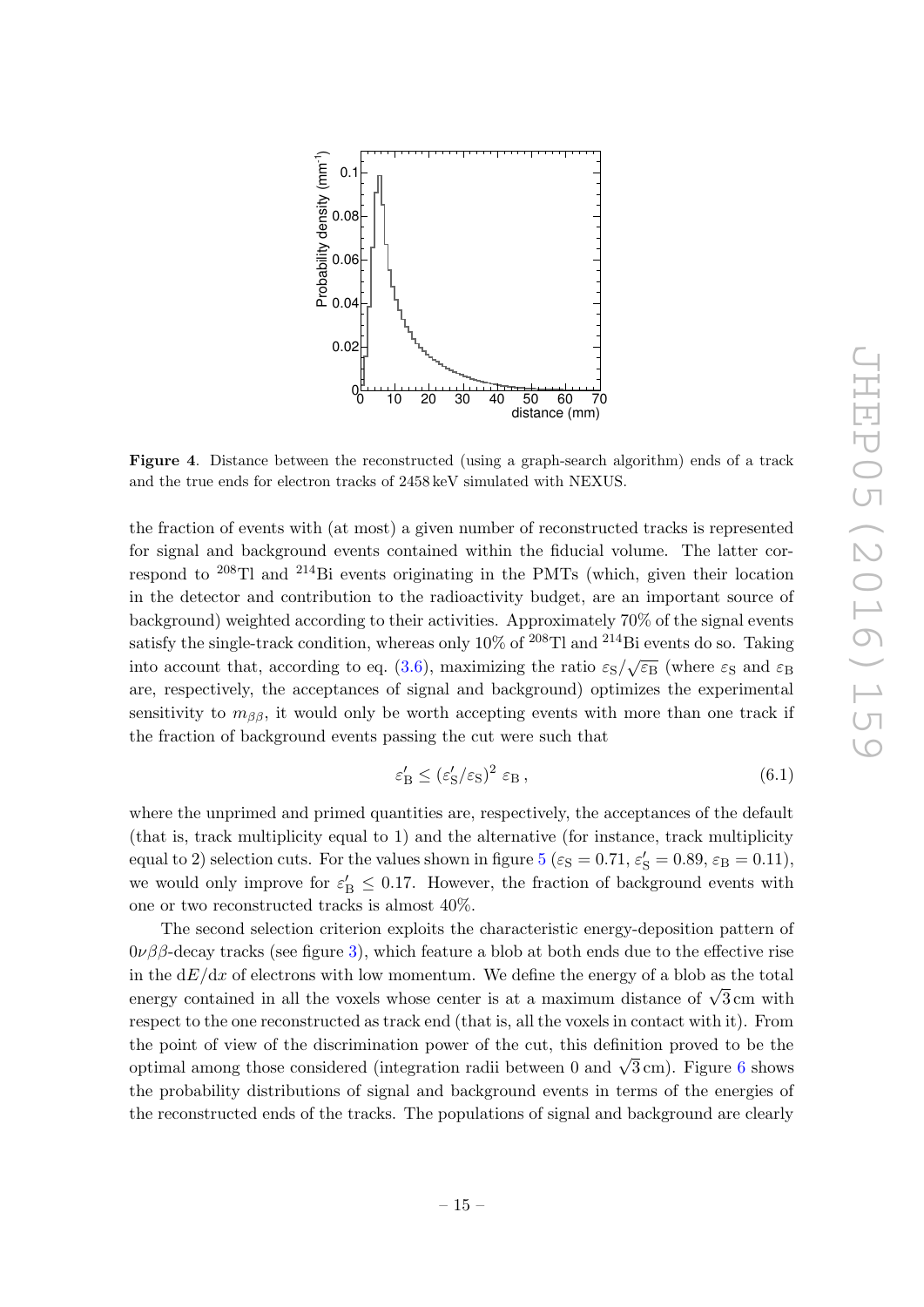

<span id="page-17-0"></span>Figure 5. Cumulative fraction of signal (dots) and background (squares) events in the fiducial volume as a function of their track multiplicity.

separated. Additionally, the distributions of  $^{208}$ Tl and  $^{214}$ Bi are very similar, indicating that they correspond to the same type of events (single-electron tracks with energy around  $Q_{\beta\beta}$ ). A simple and reasonably clean selection cut could be established with a threshold around 0.2 MeV on the energy of the less energetic blob candidate. According to the Neyman-Pearson lemma [\[74\]](#page-29-13), however, the most efficient selection criterion is based on the likelihood ratio test statistic:

$$
\mathcal{L} = \frac{P(E_1, E_2 \mid 0\nu\beta\beta)}{P(^{208}\text{TI}) \cdot P(E_1, E_2 \mid {}^{208}\text{TI}) + P(^{214}\text{Bi}) \cdot P(E_1, E_2 \mid {}^{214}\text{Bi})},\tag{6.2}
$$

where  $P(E_1, E_2 | H)$  is the probability for a signal  $(H \equiv 0\nu\beta\beta)$  or background  $(H \equiv 208 \text{ T})$ or  $H \equiv {}^{214}\text{Bi}$ ) event to have blob candidates with energies  $E_1$  and  $E_2$ , and  $P({}^{208}\text{Ti})$  and  $P(^{214}Bi)$ , with  $P(^{208}Ti) + P(^{214}Bi) = 1$ , are the a priori probabilities for a background event to be either <sup>208</sup>Tl or <sup>214</sup>Bi. In other words,  $P(E_1, E_2 | H)$  is the probability given in figure [6,](#page-18-0) and  $P(^{208}\text{Ti})$  and  $P(^{214}\text{Bi})$  are the relative initial abundances of each background source. Once the likelihood ratio — or the natural logarithm of the likelihood function, the so-called log-likelihood, which is, in general, more convenient to work with  $-$  is computed for all values of  $E_1$  and  $E_2$  (see figure [7\)](#page-19-0), we choose as selection threshold the value of  $\mathcal L$ that maximizes the figure of merit  $\varepsilon/\sqrt{b}$  that is,  $\mathcal{L} = 1$ .

A similar procedure can be followed with the third selection criterion in order to decide on the optimal region of interest in the energy spectrum. In this case, the likelihood ratio is defined as follows:

$$
\mathcal{L} = \frac{P(E \mid 0\nu\beta\beta)}{P(^{208}\text{TI}) \cdot P(E \mid ^{208}\text{TI}) + P(^{214}\text{Bi}) \cdot P(E \mid ^{214}\text{Bi})},\tag{6.3}
$$

where  $P(E|H)$  is the probability for a signal  $(H = 0\nu\beta\beta)$  or background  $(H = 208$ Tl or  $H \equiv {}^{214}\text{Bi}$ ) event to have energy E. Figure [8](#page-19-1) shows the distribution of signal and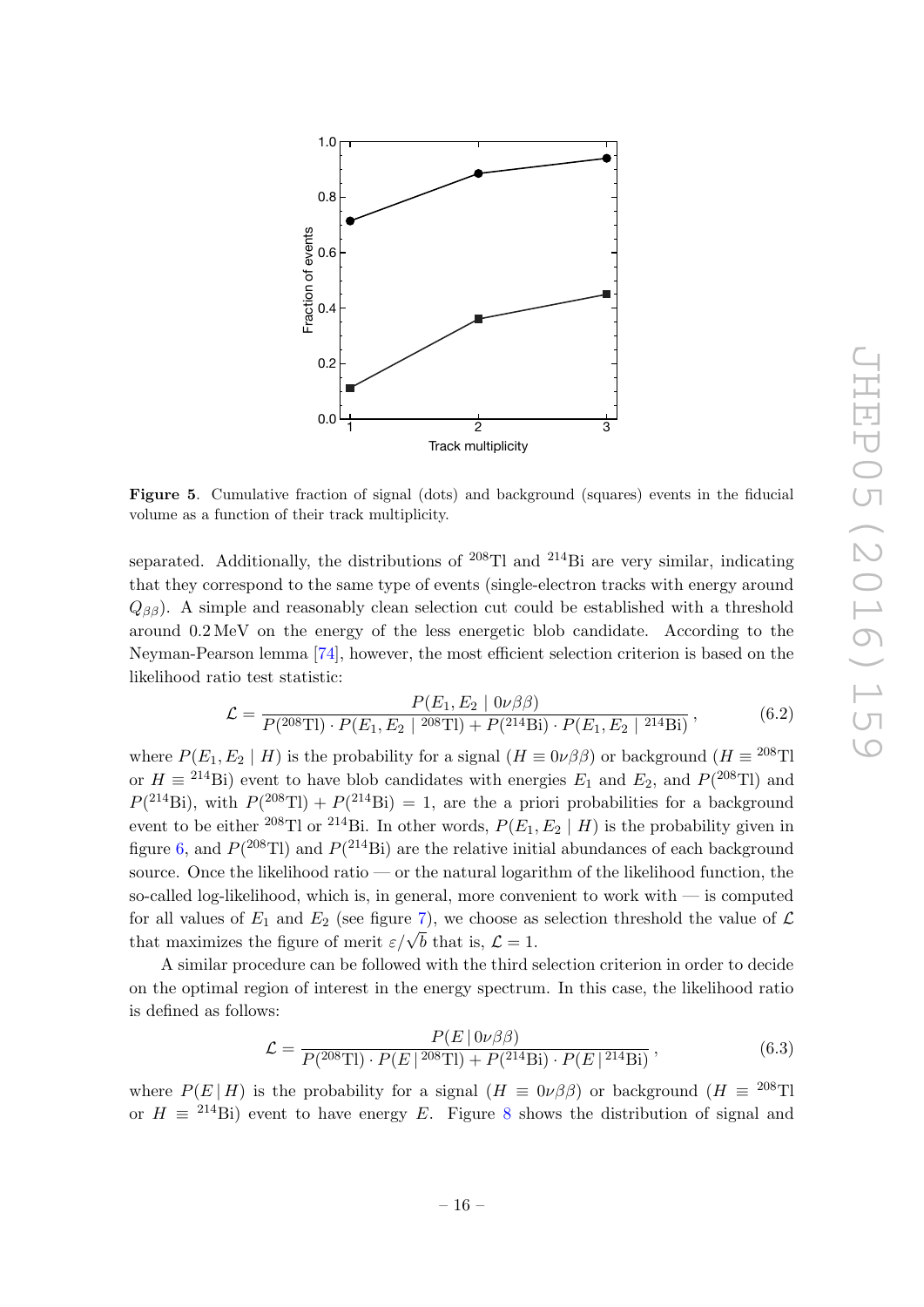

<span id="page-18-0"></span>**Figure 6.** Probability distribution of  $0\nu\beta\beta$  (top panel), <sup>208</sup>Tl (centre) and <sup>214</sup>Bi (bottom) events in terms of the energies at the end of the tracks. The blob candidate labelled as '1' corresponds to the more energetic one.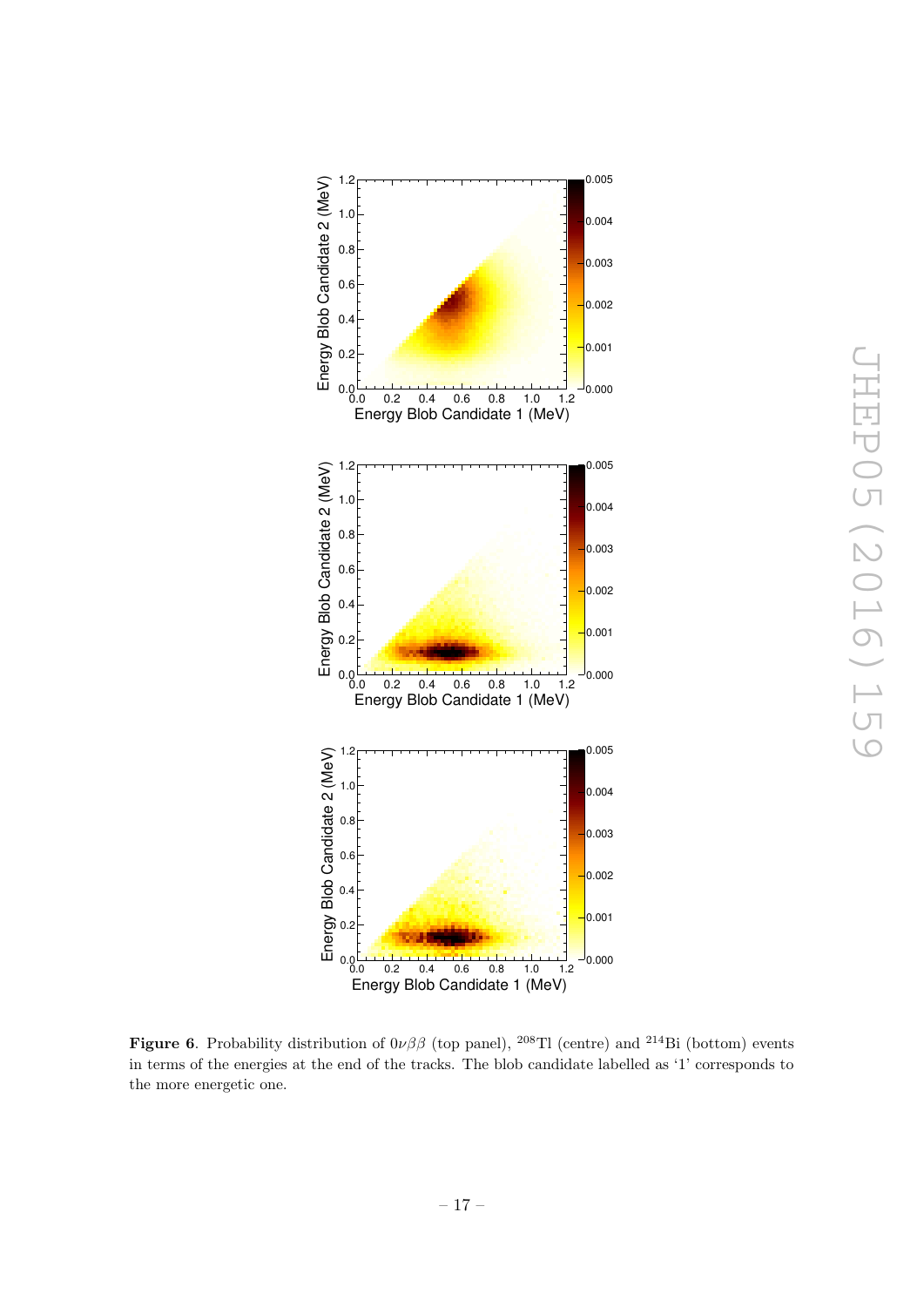

<span id="page-19-0"></span>**Figure 7.** Likelihood-ratio distributions for signal (red, solid histogram) and background  $(^{208}Tl$ : grey, solid histogram; <sup>214</sup>Bi: grey, dotted histogram).



<span id="page-19-1"></span>**Figure 8.** Energy distributions of signal (red, solid line) and background  $(^{208}Tl:$  blue, dotted line; <sup>214</sup>Bi: blue, dashed line) in the region around  $Q_{\beta\beta}$  (2458 keV). The optimal ROI (the one that maximizes the ratio of the signal efficiency over the square root of the background rate) is delimited by the two grey, vertical lines. The signal strength represented here corresponds to a neutrino Majorana mass of 80 meV, while the backgrounds are scaled to their expected values in NEXT-100  $(4 \times 10^{-4} \text{ counts/(keV kg yr)})$ , assuming an exposure of 91 kg yr.

background around  $Q_{\beta\beta}$  and the region of interest that maximizes the quantity  $\varepsilon/\sqrt{b}$ , selected using the likelihood ratio defined above.

Table [4](#page-20-1) summarizes the acceptances for signal and background of the selection criteria described above. The natural radioactive backgrounds,  $^{208}$ Tl and  $^{214}$ Bi, are suppressed by more than 6 orders of magnitude, and the contribution of  $2\nu\beta\beta$ -decay to the background rate is completely negligible. The cuts yield a signal efficiency of 28%. Note, however,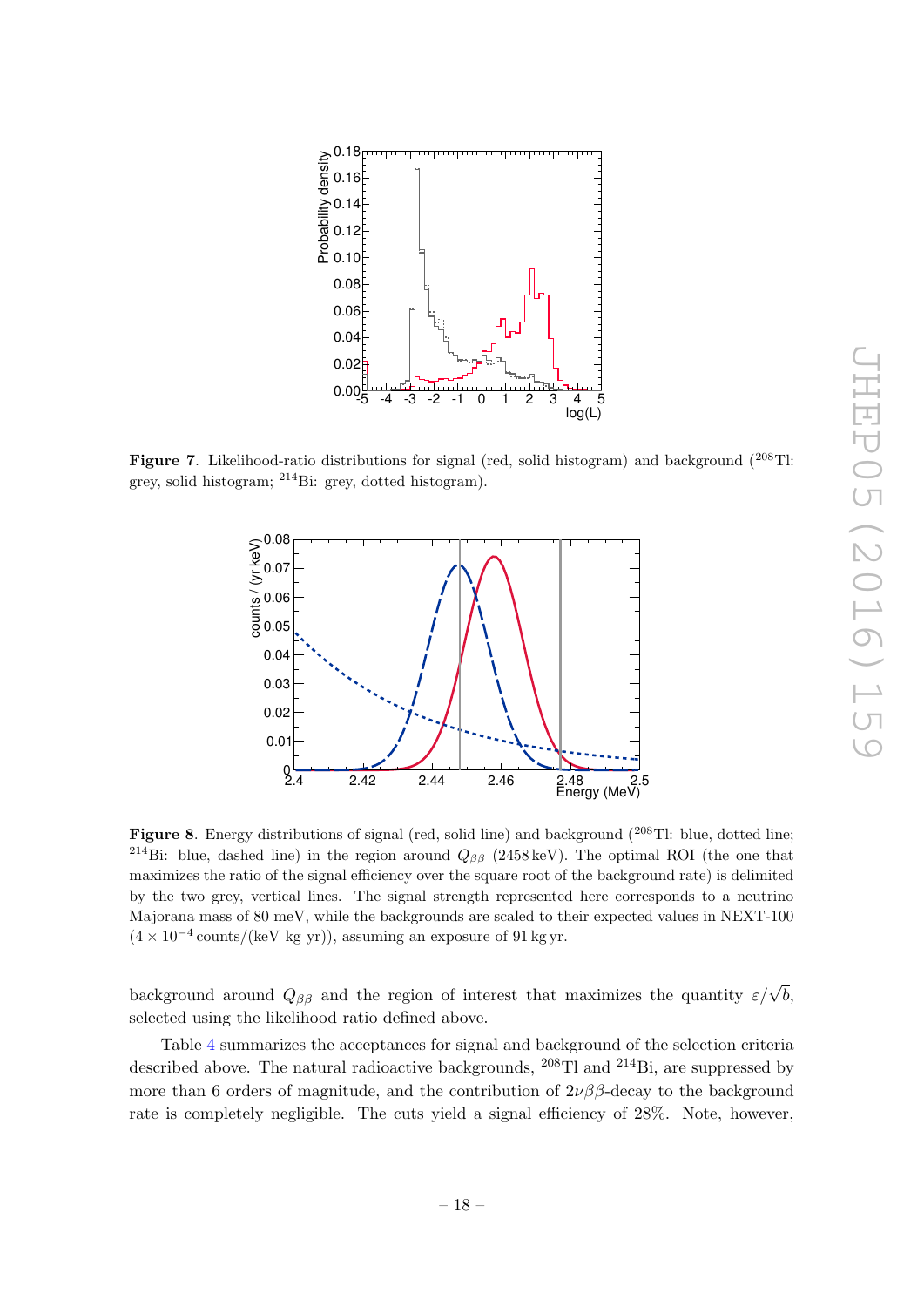| Selection criterion                                       | $0\nu\beta\beta$ | $2\nu\beta\beta$                | 208T1                                       | $214R_i$             |
|-----------------------------------------------------------|------------------|---------------------------------|---------------------------------------------|----------------------|
| Fiducial, single track<br>$E \in [2.4, 2.5] \,\text{MeV}$ |                  | $0.4759$ $8.06 \times 10^{-9}$  | $1.39 \times 10^{-5}$ $3.40 \times 10^{-6}$ |                      |
| Track with 2 blobs                                        | 0.6851           | 0.6851                          | 0.1141                                      | 0.1005               |
| Energy ROI                                                | 0.8661           | $3.89 \times 10^{-5}$           | 0.1515                                      | 0.4795               |
| <b>Total</b>                                              |                  | $0.2824$ $2.15 \times 10^{-13}$ | $2.4 \times 10^{-7}$                        | $1.6 \times 10^{-7}$ |

<span id="page-20-1"></span>Table 4. Acceptance of the selection criteria for  $0\nu\beta\beta$ -decay events described in the text. The figures for <sup>208</sup>Tl and <sup>214</sup>Bi correspond to background events originating in the PMTs, one of the dominant sources of background in the detector.

that approximately half of the events are lost already in the first selection cut: 88% of the events are contained within the fiducial volume of the detector, 71% have one single track and 76% of them have reconstructed energy above 2.4 MeV (the  $0\nu\beta\beta$  spectrum has a tail extending to low energies composed of events with missing energy in the form of bremsstrahlung radiation). More sophisticated analyses — making use of multivariate statistics, for instance — can probably improve somewhat the signal selection efficiency and background rejection power obtained here. This study, however, is still affected by large uncertainties (in particular, those arising from radio-screening measurements) and, in addition, the simple approach presented in this section has the advantage of revealing the individual power of the energy and tracking event signatures.

## <span id="page-20-0"></span>7 Estimated background rate and sensitivity to  $m_{\beta\beta}$

The contribution of each detector subsystem to the overall background rate of NEXT-100 is shown in table [5.](#page-21-0) These rates are obtained dividing the initial activities of  $^{208}$ Tl and <sup>214</sup>Bi by the corresponding background rejection factors (defined as the inverse of the background acceptance resulting from the  $0\nu\beta\beta$ -decay event selection described in the previous section). They are also represented graphically in figure [9.](#page-22-0) Notice that our knowledge is quite uncertain, given that for many background sources we only have at present a limit to their activity. This is, in fact, a problem common to all  $0\nu\beta\beta$ -decay experiments, and it will be even more serious for the experiments of the tonne scale, which will require materials and components of higher radiopurity.

Table [6](#page-21-1) shows the contributions grouped into six major subsystems. The background from  $^{214}$ Bi is about three times larger than the background from  $^{208}$ Tl. The overall background rate estimated for NEXT-100 is

$$
\langle 4 \times 10^{-4} \text{counts/(keV kg year)} \, . \tag{7.1}
$$

The above rate includes only radioactive backgrounds from detector materials and components. All other sources of background are expected to contribute each one at the level of  $10^{-5} \text{ keV}^{-1} \text{ kg}^{-1} \text{ yr}^{-1}$  or below.

In particular, the activity of airborne radon in the vicinity of the detector  $-$  which translates, ultimately, into <sup>214</sup>Bi activity on the internal surface of the lead shield and on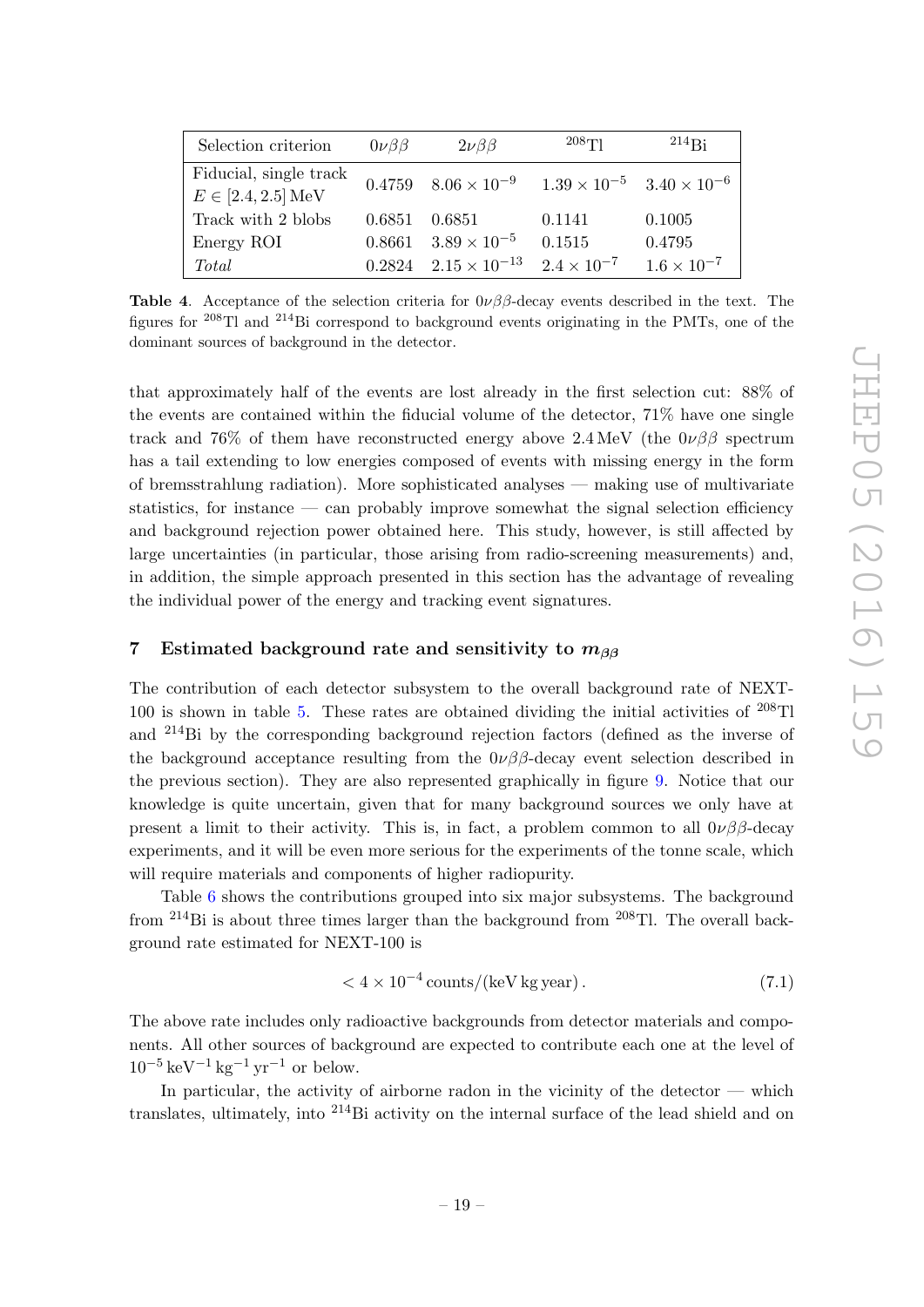| Detector subsystem    |                      | Rejection factor $(10^6)$<br>Activity(mBq) |                      |             | $c(10^{-4}/(\text{keV} \text{ kg} \text{ yr}))$ |                              |
|-----------------------|----------------------|--------------------------------------------|----------------------|-------------|-------------------------------------------------|------------------------------|
|                       | $208$ <sup>T</sup> I | 214Bi                                      | $208$ <sup>T</sup> I | $^{214}Bi$  | $208$ <sup>T</sup> I                            | $\overline{^{214}\text{Bi}}$ |
| Pressure vessel       |                      |                                            |                      |             |                                                 |                              |
| Total                 | < 197                | < 603                                      | 170(80)              | 500(400)    | < 0.14                                          | < 0.14                       |
| Energy plane          |                      |                                            |                      |             |                                                 |                              |
| <b>PMTs</b>           | 18(5)                | < 56                                       | 4.1(3)               | 6.1(5)      | 0.33(8)                                         | 0.41(10)                     |
| <b>PMT</b> enclosures | ${}_{< 0.36}$        | < 3.1                                      | 6.8(6)               | 9.5(9)      | < 0.006                                         | < 0.04                       |
| Enclosure windows     | 0.34(8)              | < 2.6                                      | 2.38(11)             | 2.56(13)    | 0.017(4)                                        | < 0.12                       |
| <i>Tracking plane</i> |                      |                                            |                      |             |                                                 |                              |
| <b>SiPMs</b>          | < 0.2                | < 0.6                                      | 2.04(8)              | 2.04(8)     | < 0.011                                         | < 0.036                      |
| SiPM boards           | 1.11(12)             | 7.5(5)                                     | 2.04(8)              | 2.04(8)     | 0.065(7)                                        | 0.44(4)                      |
| Electric-field cage   |                      |                                            |                      |             |                                                 |                              |
| Barrel                | < 1                  | < 8                                        | 2.61(13)             | 2.27(10)    | < 0.05                                          | < 0.4                        |
| Shaping rings         | < 0.5                | < 4                                        | 2.61(13)             | 2.27(10)    | < 0.023                                         | < 0.23                       |
| Electrode rings       | < 1.5                | < 5                                        | 2.61(13)             | 2.27(10)    | ${}< 0.07$                                      | < 0.24                       |
| Anode plate           | 0.32(4)              | 2.0(5)                                     | 2.04(8)              | 2.04(8)     | 0.019(2)                                        | 0.12(3)                      |
| Resistor chain        | < 0.0026             | < 0.02                                     | 2.61(13)             | 2.27(10)    | < 0.00012                                       | < 0.0011                     |
| Shielding             |                      |                                            |                      |             |                                                 |                              |
| Inner shield          | < 13                 | < 120                                      | 8.9(8)               | 19(3)       | < 0.18                                          | < 0.7                        |
| Outer shield          | 2060(430)            | 21300(4300)                                | 17000(5000)          | 20000(5000) | 0.015(3)                                        | 0.13(3)                      |

<span id="page-21-0"></span>Table 5. Contribution to the background rate of NEXT-100 predicted for each subsystem of the detector considered in our background model. The second and third columns correspond to the initial activities of  $208$ Tl and  $214$ Bi (see table [3\)](#page-13-1). The fourth and fifth columns contain the rejection factors computed with the detector simulation; the figures in parenthesis correspond to the statistical error. The last two columns in the table show the background rate estimated for each subsystem (i.e. the ratio of the previous quantities) expressed in  $10^{-4}$  counts/(keV kg yr). For most subsystems, we only have upper limits to their induced background rate. In those cases where we have a positive measurement, the figures in parentheses give the 1-sigma uncertainty in the last digit.

| Detector subsystem  | $208$ T  | $^{214}$ Bi | <b>Total</b> |
|---------------------|----------|-------------|--------------|
| Pressure vessel     | < 0.14   | < 0.14      | < 0.28       |
| Energy plane        | < 0.37   | < 0.61      | < 0.98       |
| Tracking plane      | < 0.08   | < 0.48      | ${}< 0.56$   |
| Electric-field cage | < 0.16   | < 1.00      | < 1.16       |
| Inner shield        | < 0.18   | < 0.73      | < 0.91       |
| Outer shield        | 0.015(3) | 0.130(30)   | 0.140(30)    |
| Total               | < 0.94   | < 3.09      | < 4.03       |

<span id="page-21-1"></span>Table 6. Estimated contribution of major detector subsystems to the background rate of NEXT-100, expressed in  $10^{-4}$  counts keV<sup>-1</sup> kg<sup>-1</sup> yr<sup>-1</sup>.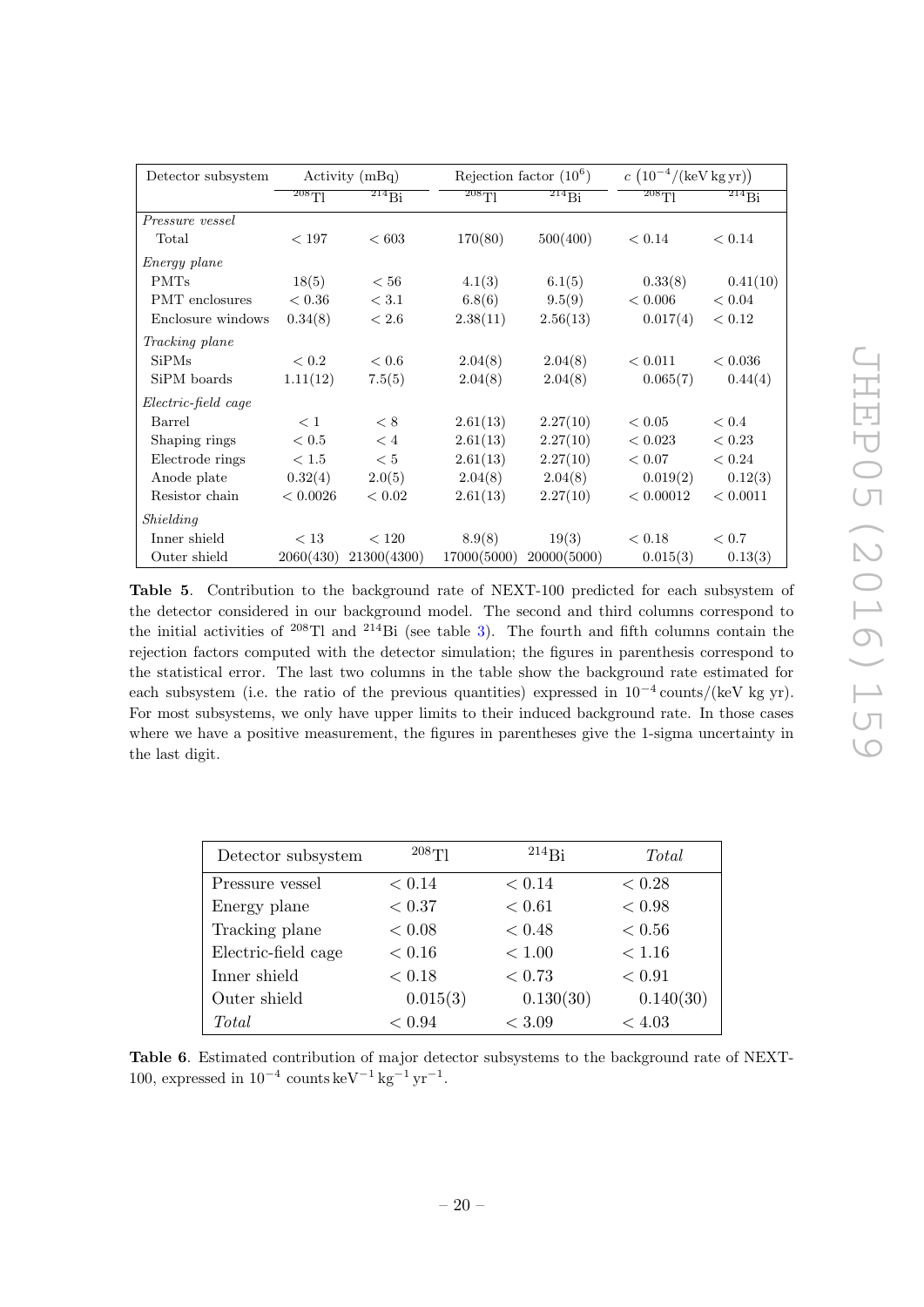

<span id="page-22-0"></span>Figure 9. Contribution to the background rate of NEXT-100 of the different detector subsystems considered in our background model. An asterisk  $(*)$  next to a bar indicates that the contribution corresponds to a positive measurement of the activity of the material.

the external surface of the vessel — will be reduced by at least two orders of magnitude with respect to the activity in the experimental hall of LSC ( $\sim 80 \,\text{Bg}/\text{m}^3$ ) thanks to the use of a radon abatement machine that will be installed in 2016. The computed rejection factor for this source of background is  $2 \times 10^9$ , resulting in a background rate of about  $10^{-5}$  $10^{-5}$  keV<sup>-1</sup> kg<sup>-1</sup> yr<sup>-1</sup> for a <sup>222</sup>Rn activity of  $0.5$  Bq/m<sup>3</sup> (see figure 10 for other values of the specific activity of <sup>222</sup>Rn in the range between  $10^{-2}$  and  $10^{2}$  Bq/m<sup>3</sup>). Radon contamination in the xenon gas causes two different types of background events:  $\beta$  tracks from the decay of <sup>214</sup>Bi in the active volume, and photoelectrons generated by gamma rays emitted, for the most part, from the TPC cathode following the decay of  $^{214}$ Bi. In the EXO-200 TPC, the latter type of events constitute about  $80\%$  of the measured activity of  $222$ Rn in the liquid xenon, while the former make up the remaining 20% [\[65\]](#page-29-4). The rejection power against both types of background events is similar, approximately  $2.5 \times 10^6$ . In the case of the  $\beta$  decays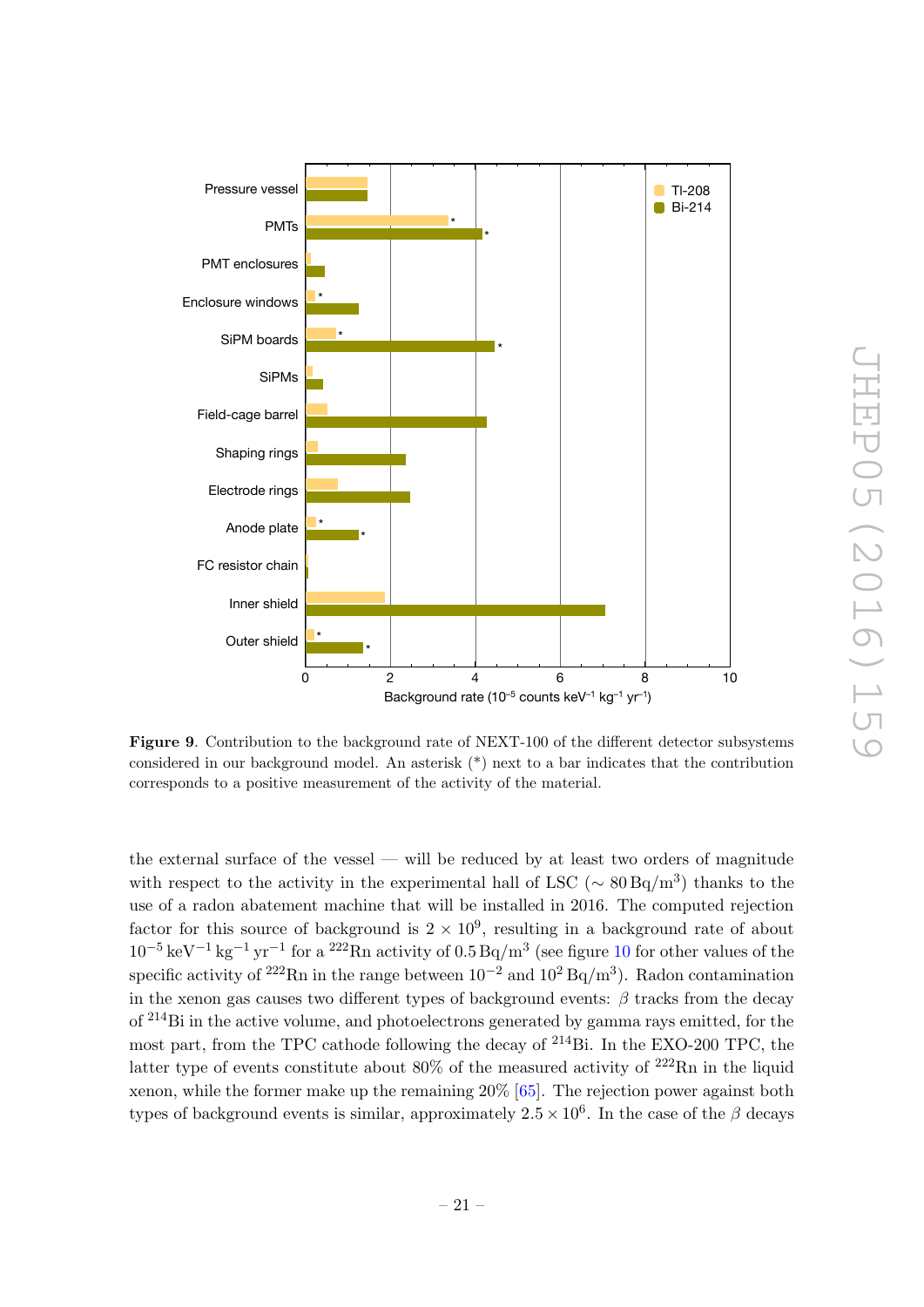

<span id="page-23-0"></span>Figure 10. Background rate induced in NEXT-100 by airborne radon and radon contamination in the xenon gas (labelled as *internal*) in terms of the activity of  $222 \text{Rn}$ .

of  $^{214}$ Bi in the xenon bulk, we have estimated that Bi-Po tagging — i.e. the coincident detection in an event of the  $\beta$  emitted in the decay of <sup>214</sup>Bi and the alpha emitted by <sup>214</sup>Po shortly after — can be done with high efficiency ( $\geq 99\%$ ). Figure [10](#page-23-0) (red lines) shows the background rate generated in NEXT-100 by this internal contamination of radon in terms of the activity of  $222$ Rn. In order for this background to contribute, at most, at the level of 10<sup>-5</sup> keV<sup>-1</sup> kg<sup>-1</sup> yr<sup>-1</sup>, radon activities in the xenon gas below a few mBq per cubic metre will be required. The EXO-200 detector, which has been operating without a radon suppression system, has measured, for instance, an activity of  $222 \text{Rn}$  of that order in their xenon volume:  $(3.65 \pm 0.37) \mu\text{Bq/kg}$  [\[65\]](#page-29-4). Similarly, the radon activity of the NEMO-3 tracking gas was measured to be about  $5 \text{ mBq/m}^3$  [\[75\]](#page-29-14).

The sensitivity of NEXT-100 to neutrinoless double beta decay — calculated following the Feldman-Cousins prescription for the construction of confidence intervals  $[45, 46]$  $[45, 46]$  $[45, 46]$  — is shown in figure [11.](#page-24-1) In the top panel, the sensitivity (at 90% CL) to the half-life (red, solid curve) and the corresponding sensitivity to  $m_{\beta\beta}$  (blue, dashed curves) for the largest and smallest NME calculations in table [1](#page-5-0) are represented in terms of the exposure, assuming a signal detection efficiency of 28% and a background rate of  $4 \times 10^{-4}$  counts/(keV kg yr). Since the uncertainties associated to material screening measurements are large, it could well be that the actual background rate due to natural radioactivity is noticeably smaller than the upper limit derived in this paper once the detector is operated (and that other sources of background become then relevant). For this reason, the bottom panel in figure [11](#page-24-1) shows, for an exposure of 275 kg yr, the variation of the sensitivity with respect to the achieved background rate in the range between  $10^{-4}$  and  $10^{-3}$  counts/(keV kg yr). The NEW data will provide in the near future a quantitative assessment of this question.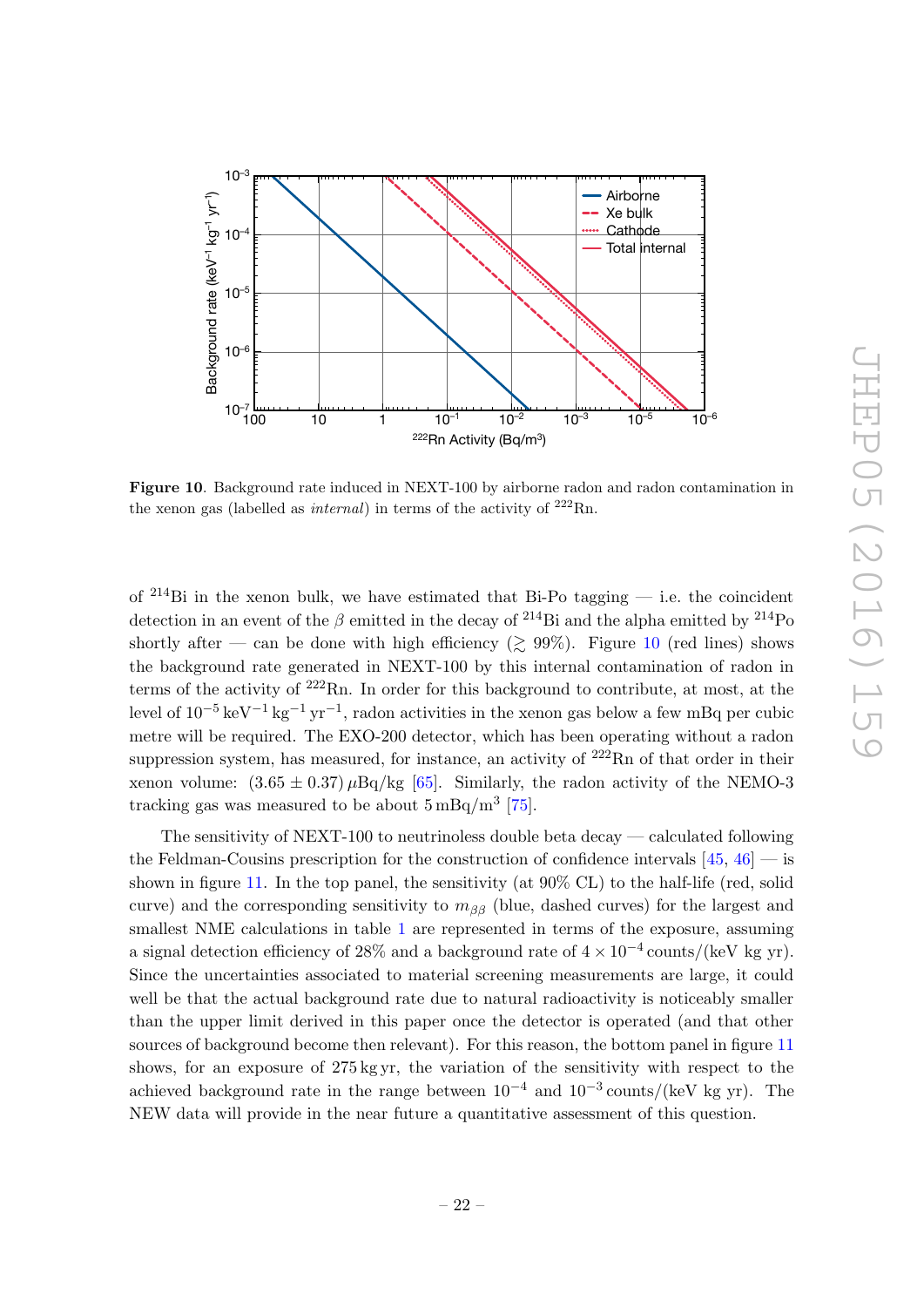

<span id="page-24-1"></span>Figure 11. Sensitivity (at 90% CL) of NEXT-100 to neutrinoless double beta decay. The (crimson) solid curves represent the half-life sensitivity, while the (blue) dashed curves correspond to the  $m_{\beta\beta}$  sensitivity for the largest (EDF) and smallest (ISM) NME estimates listed in table [1.](#page-5-0) Top: sensitivity of NEXT-100 in terms of the accumulated exposure for an estimated background rate of  $4 \times 10^{-4}$  counts/(keV kg yr). Bottom: sensitivity after an effective 3-year run (equivalent to an exposure of about 275 kg yr) as a function of the achieved background rate.

## <span id="page-24-0"></span>8 Summary and conclusions

The importance of the worldwide experimental program searching for neutrinoless double beta decay can hardly be overstated: the discovery of the radioactive process is the most promising way — perhaps the only way — of establishing the nature of neutrino mass and determining whether total lepton number is violated. In this paper, we have discussed in depth one of the new-generation experiments: the Neutrino Experiment with a Xenon TPC (NEXT), which will search for the neutrinoless double beta decay of  $^{136}$ Xe at the Laboratorio Subterráneo de Canfranc (LSC). NEXT possesses two features of great value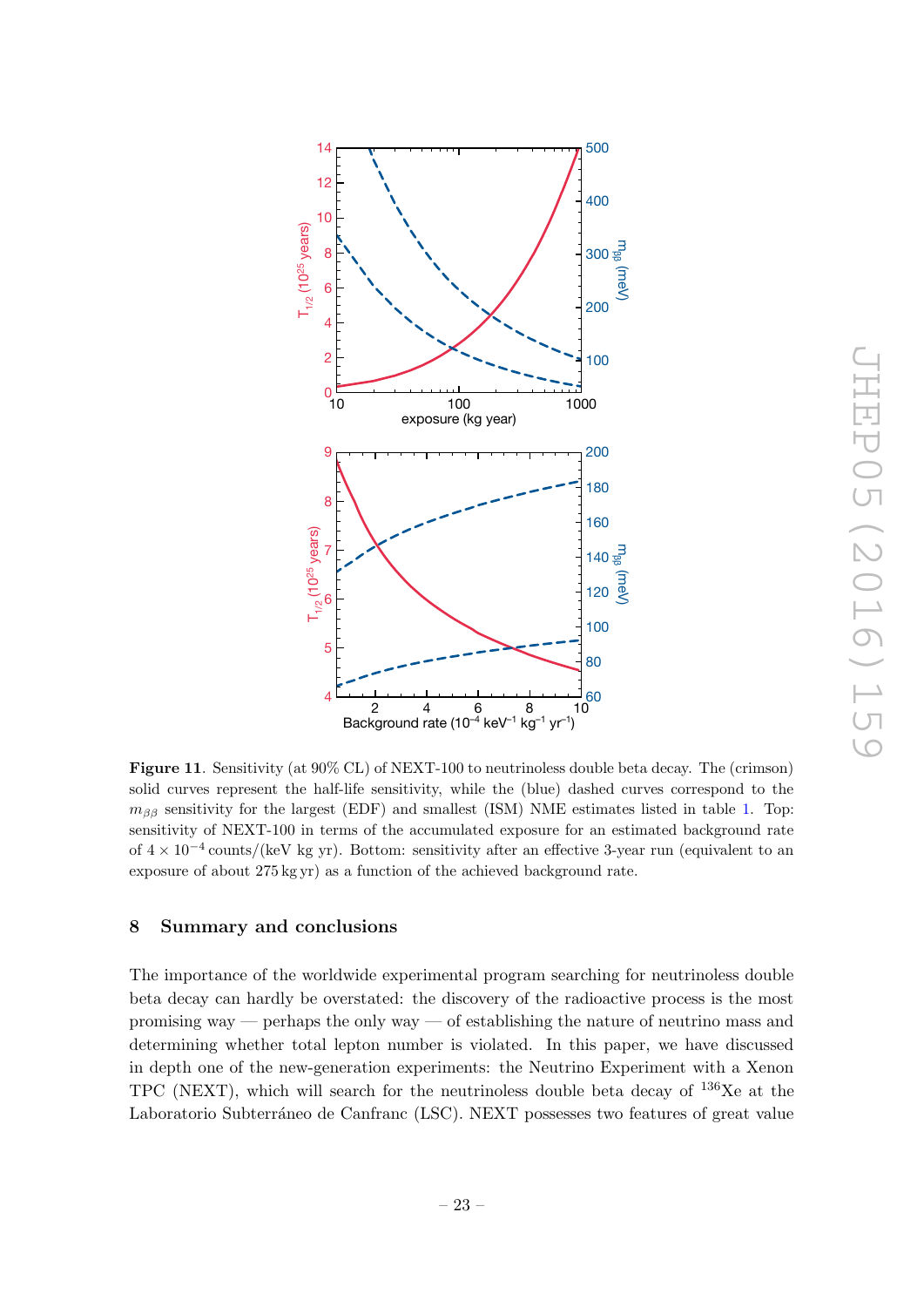for  $0\nu\beta\beta$ -decay searches: excellent energy resolution and an extra experimental signature, charged-particle tracking, for the active suppression of background. The goal of the NEXT project is the construction, commissioning and operation of the NEXT-100 detector, a 100 kg xenon gas TPC built with radiopure materials that will start taking low-background data at LSC in 2018. Prior to that, the NEXT Collaboration will operate the NEXT-White (NEW) detector, a technology demonstrator that implements in a 1:2 scale the design chosen for NEXT-100 using the same materials and photosensors. The NEW data will make possible the validation of the NEXT-100 background model, currently based on detailed Monte Carlo detector simulation and material-screening measurements that predict a background rate for NEXT-100 of at most  $4 \times 10^{-4}$  counts/(keV kg yr). With this background rate, the NEXT-100 detector will reach a sensitivity (at 90% CL) to the  $0\nu\beta\beta$ -decay half-life of  $2.8\times10^{25}$  years for an exposure of 100 kg·year, or  $6.0\times10^{25}$  years after running for 3 effective years. This corresponds to an upper limit on the Majorana neutrino mass of 80–160 meV, depending on the used NME calculation. We believe nonetheless that there is ample room for improvement with respect to the baseline detector performance described in this work. With the use of more sophisticated reconstruction and selection algorithms, currently under development, it should be possible to reach an energy resolution close to 0.5% FWHM at 2.5 MeV and fully exploit the potential of the tracking signature.

## Acknowledgments

The NEXT Collaboration acknowledges support from the following agencies and institutions: the European Research Council (ERC) under the Advanced Grant 339787-NEXT; the Ministerio de Economía y Competitividad of Spain under grants CONSOLIDER-Ingenio 2010 CSD2008-0037 (CUP), FIS2014-53371-C04 and the Severo Ochoa Program SEV-2014-0398; the Portuguese FCT and FEDER through the program COMPETE, project PTDC/FIS/103860/2008; the U.S. Department of Energy under contracts number DE-AC02-07CH11359 (Fermi National Accelerator Laboratory) and DE-FG02-13ER42020 (Texas A&M); and the University of Texas at Arlington. We thank Joshua B. Albert for useful discussions regarding the cosmogenic backgrounds.

Open Access. This article is distributed under the terms of the Creative Commons Attribution License [\(CC-BY 4.0\)](http://creativecommons.org/licenses/by/4.0/), which permits any use, distribution and reproduction in any medium, provided the original author(s) and source are credited.

## References

- <span id="page-25-0"></span>[1] S. Weinberg, *Baryon and Lepton Nonconserving Processes, [Phys. Rev. Lett.](http://dx.doi.org/10.1103/PhysRevLett.43.1566)* **43** (1979) 1566 [IN[SPIRE](http://inspirehep.net/search?p=find+J+%22Phys.Rev.Lett.,43,1566%22)].
- <span id="page-25-1"></span>[2] P. Minkowski,  $\mu \to e\gamma$  at a Rate of One Out of 10<sup>9</sup> Muon Decays?, [Phys. Lett.](http://dx.doi.org/10.1016/0370-2693(77)90435-X) **B 67** (1977) [421](http://dx.doi.org/10.1016/0370-2693(77)90435-X) [IN[SPIRE](http://inspirehep.net/search?p=find+J+%22Phys.Lett.,B67,421%22)].
- [3] M. Gell-Mann, P. Ramond and R. Slansky, Complex spinors and unified theories, in Supergravity, P. van Nieuwenhuizen and D.Z. Freedman eds.,North-Holland Publishing Company, Amsterdam The Netherlands (1979), pg. 315.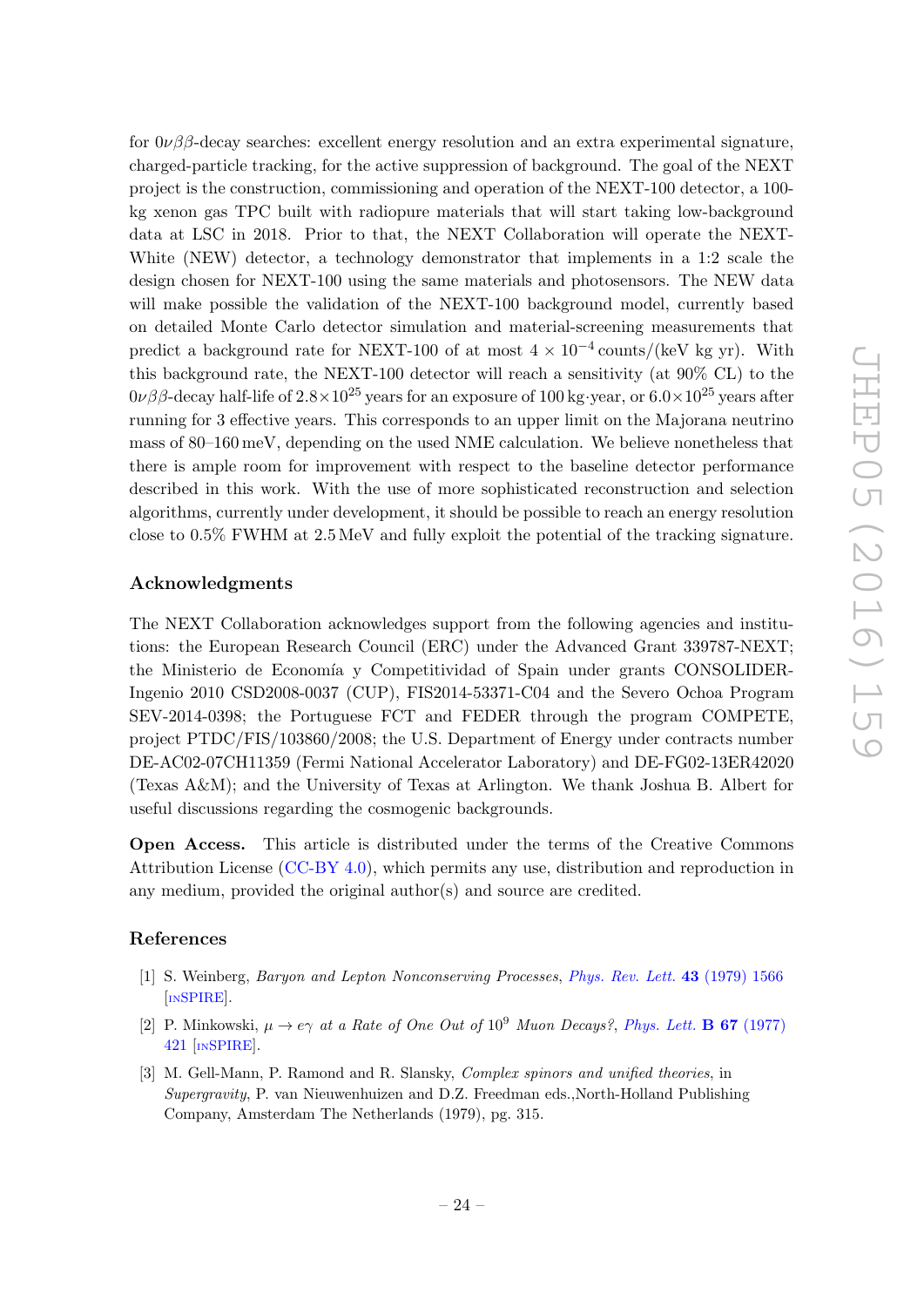- [4] T. Yanagida, Horizontal symmetry and masses of neutrinos, in Proceedings of the Workshop on the Unified Theories and the Baryon Number in the Universe, O. Sawada and A. Sugamoto eds., KEK, Tsukuba Japan (1979), pg. 95.
- <span id="page-26-0"></span>[5] R.N. Mohapatra and G. Senjanović, Neutrino Mass and Spontaneous Parity Violation, [Phys.](http://dx.doi.org/10.1103/PhysRevLett.44.912) Rev. Lett. 44 [\(1980\) 912](http://dx.doi.org/10.1103/PhysRevLett.44.912) [IN[SPIRE](http://inspirehep.net/search?p=find+J+%22Phys.Rev.Lett.,44,912%22)].
- <span id="page-26-1"></span>[6] S.F. King, Neutrinos, flavour and CP violation, [PoS\(PLANCK 2015\)068](http://pos.sissa.it/cgi-bin/reader/contribution.cgi?id=PoS(PLANCK 2015)068).
- <span id="page-26-2"></span>[7] M. Fukugita and T. Yanagida, Baryogenesis Without Grand Unification, [Phys. Lett.](http://dx.doi.org/10.1016/0370-2693(86)91126-3) B 174 [\(1986\) 45](http://dx.doi.org/10.1016/0370-2693(86)91126-3) [IN[SPIRE](http://inspirehep.net/search?p=find+J+%22Phys.Lett.,B174,45%22)].
- <span id="page-26-3"></span>[8] J.J. Gómez-Cadenas, J. Martín-Albo, M. Mezzetto, F. Monrabal and M. Sorel, The Search for neutrinoless double beta decay, [Riv. Nuovo Cim.](http://dx.doi.org/10.1393/ncr/i2012-10074-9) 35 (2012) 29 [[arXiv:1109.5515](http://arxiv.org/abs/1109.5515)] [IN[SPIRE](http://inspirehep.net/search?p=find+EPRINT+arXiv:1109.5515)].
- [9] A. Giuliani and A. Poves, Neutrinoless double-beta decay, [Adv. High Energy Phys.](http://dx.doi.org/10.1155/2012/857016) 2012 [\(2012\) 857016.](http://dx.doi.org/10.1155/2012/857016)
- [10] S.R. Elliott, Recent Progress in Double Beta Decay, [Mod. Phys. Lett.](http://dx.doi.org/10.1142/S0217732312300091) **A 27** (2012) 1230009 [[arXiv:1203.1070](http://arxiv.org/abs/1203.1070)] [IN[SPIRE](http://inspirehep.net/search?p=find+EPRINT+arXiv:1203.1070)].
- <span id="page-26-4"></span>[11] O. Cremonesi and M. Pavan, Challenges in Double Beta Decay, [Adv. High Energy Phys.](http://dx.doi.org/10.1155/2014/951432) 2014 [\(2014\) 951432](http://dx.doi.org/10.1155/2014/951432) [[arXiv:1310.4692](http://arxiv.org/abs/1310.4692)] [IN[SPIRE](http://inspirehep.net/search?p=find+EPRINT+arXiv:1310.4692)].
- <span id="page-26-5"></span>[12] NEXT collaboration, V. Álvarez et al., *Near-Intrinsic Energy Resolution for 30 to 662 keV* Gamma Rays in a High Pressure Xenon Electroluminescent TPC, [Nucl. Instrum. Meth.](http://dx.doi.org/10.1016/j.nima.2012.12.123) A 708 [\(2013\) 101](http://dx.doi.org/10.1016/j.nima.2012.12.123) [[arXiv:1211.4474](http://arxiv.org/abs/1211.4474)] [IN[SPIRE](http://inspirehep.net/search?p=find+EPRINT+arXiv:1211.4474)].
- <span id="page-26-6"></span>[13] NEXT collaboration, D. Lorca et al., *Characterisation of NEXT-DEMO using xenon*  $K_{\alpha}$ X-rays, 2014 JINST 9 [P10007](http://dx.doi.org/10.1088/1748-0221/9/10/P10007) [[arXiv:1407.3966](http://arxiv.org/abs/1407.3966)] [IN[SPIRE](http://inspirehep.net/search?p=find+EPRINT+arXiv:1407.3966)].
- <span id="page-26-7"></span>[14] NEXT collaboration, V. Álvarez et al., *Operation and first results of the NEXT-DEMO* prototype using a silicon photomultiplier tracking array, 2013 JINST 8 [P09011](http://dx.doi.org/10.1088/1748-0221/8/09/P09011) [[arXiv:1306.0471](http://arxiv.org/abs/1306.0471)] [IN[SPIRE](http://inspirehep.net/search?p=find+EPRINT+arXiv:1306.0471)].
- <span id="page-26-8"></span>[15] NEXT collaboration, P. Ferrario et al., *First proof of topological signature in the high* pressure xenon gas TPC with electroluminescence amplification for the NEXT experiment, JHEP 01 [\(2016\) 104](http://dx.doi.org/10.1007/JHEP01(2016)104) [[arXiv:1507.05902](http://arxiv.org/abs/1507.05902)] [IN[SPIRE](http://inspirehep.net/search?p=find+EPRINT+arXiv:1507.05902)].
- <span id="page-26-9"></span>[16] G. Feinberg and M. Goldhaber, Microscopic tests of symmetry principles, Proc. Natl. Acad. Sci. USA 45 (1959) 1301.
- [17] B. Pontecorvo, Superweak interactions and double beta decay, [Phys. Lett.](http://dx.doi.org/10.1016/0370-2693(68)90437-1) B 26 (1968) 630 [IN[SPIRE](http://inspirehep.net/search?p=find+J+%22Phys.Lett.,B26,630%22)].
- [18] R.N. Mohapatra and G. Senjanović, Neutrino Masses and Mixings in Gauge Models with Spontaneous Parity Violation, [Phys. Rev.](http://dx.doi.org/10.1103/PhysRevD.23.165) D 23 (1981) 165 [IN[SPIRE](http://inspirehep.net/search?p=find+J+%22Phys.Rev.,D23,165%22)].
- [19] R.N. Mohapatra, New Contributions to Neutrinoless Double beta Decay in Supersymmetric Theories, Phys. Rev.  $\bf{D}$  34 [\(1986\) 3457](http://dx.doi.org/10.1103/PhysRevD.34.3457) [IN[SPIRE](http://inspirehep.net/search?p=find+J+%22Phys.Rev.,D34,3457%22)].
- [20] M. Hirsch, H.V. Klapdor-Kleingrothaus and S.G. Kovalenko, New supersymmetric contributions to neutrinoless double beta decay,  $Phys. Lett. B 352 (1995) 1$  $Phys. Lett. B 352 (1995) 1$ [[hep-ph/9502315](http://arxiv.org/abs/hep-ph/9502315)] [IN[SPIRE](http://inspirehep.net/search?p=find+EPRINT+hep-ph/9502315)].
- <span id="page-26-10"></span>[21] V. Tello, M. Nemevšek, F. Nesti, G. Senjanović and F. Vissani, Left-Right Symmetry: from LHC to Neutrinoless Double Beta Decay, [Phys. Rev. Lett.](http://dx.doi.org/10.1103/PhysRevLett.106.151801) 106 (2011) 151801 [[arXiv:1011.3522](http://arxiv.org/abs/1011.3522)] [IN[SPIRE](http://inspirehep.net/search?p=find+EPRINT+arXiv:1011.3522)].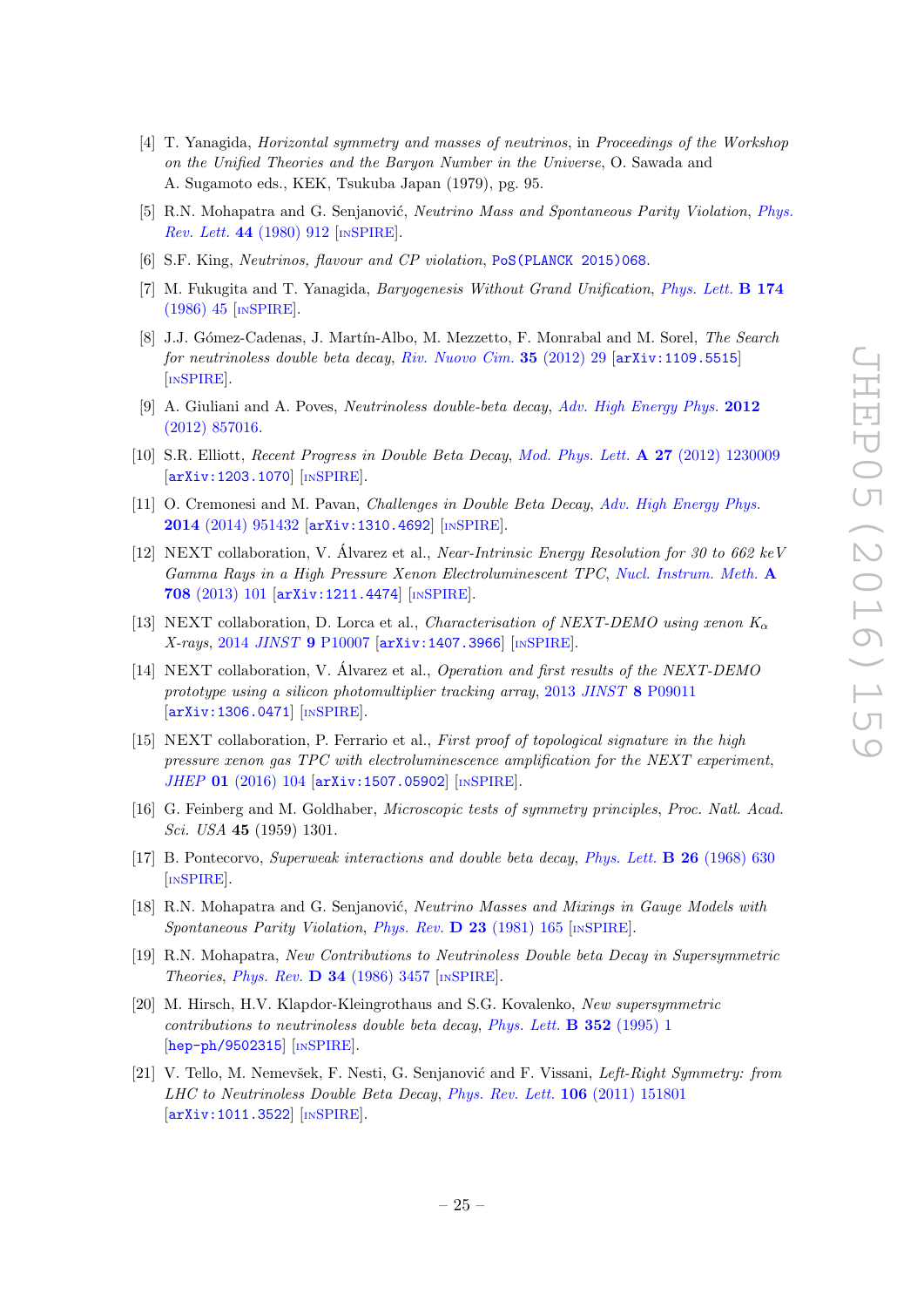- <span id="page-27-0"></span>[22] G. Racah, On the symmetry of particle and antiparticle, [Nuovo Cim.](http://dx.doi.org/10.1007/BF02961321) 14 (1937) 322 [IN[SPIRE](http://inspirehep.net/search?p=find+J+%22NuovoCim.,14,322%22)].
- <span id="page-27-1"></span>[23] W.H. Furry, On transition probabilities in double beta-disintegration, [Phys. Rev.](http://dx.doi.org/10.1103/PhysRev.56.1184) 56 (1939) [1184](http://dx.doi.org/10.1103/PhysRev.56.1184) [IN[SPIRE](http://inspirehep.net/search?p=find+J+%22Phys.Rev.,56,1184%22)].
- <span id="page-27-9"></span>[24] M. Wang et al., The Ame2012 atomic mass evaluation, Chin. Phys. C 36 [\(2012\) 1603.](http://dx.doi.org/10.1088/1674-1137/36/12/002)
- <span id="page-27-10"></span>[25] M. Redshaw, E. Wingfield, J. McDaniel and E.G. Myers, Mass and double-beta-decay Q value of Xe-136, [Phys. Rev. Lett.](http://dx.doi.org/10.1103/PhysRevLett.98.053003)  $98$  (2007) 053003 [IN[SPIRE](http://inspirehep.net/search?p=find+J+%22Phys.Rev.Lett.,98,053003%22)].
- <span id="page-27-11"></span>[26] P.M. McCowan and R.C. Barber, Q value for the double-beta decay of Xe-136, [Phys. Rev.](http://dx.doi.org/10.1103/PhysRevC.82.024603) C 82 [\(2010\) 024603](http://dx.doi.org/10.1103/PhysRevC.82.024603) [IN[SPIRE](http://inspirehep.net/search?p=find+J+%22Phys.Rev.,C82,024603%22)].
- <span id="page-27-2"></span>[27] J. Kotila and F. Iachello, *Phase space factors for double-β decay*, *[Phys. Rev.](http://dx.doi.org/10.1103/PhysRevC.85.034316)* **C 85** (2012) [034316](http://dx.doi.org/10.1103/PhysRevC.85.034316) [[arXiv:1209.5722](http://arxiv.org/abs/1209.5722)] [IN[SPIRE](http://inspirehep.net/search?p=find+EPRINT+arXiv:1209.5722)].
- <span id="page-27-3"></span>[28] M. Mirea, T. Pahomi and S. Stoica, Phase Space Factors for Double Beta Decay: an up-date, [arXiv:1411.5506](http://arxiv.org/abs/1411.5506) [IN[SPIRE](http://inspirehep.net/search?p=find+EPRINT+arXiv:1411.5506)].
- <span id="page-27-12"></span>[29] J. Menendez, A. Poves, E. Caurier and F. Nowacki, Disassembling the Nuclear Matrix Elements of the Neutrinoless beta beta Decay, [Nucl. Phys.](http://dx.doi.org/10.1016/j.nuclphysa.2008.12.005) A 818 (2009) 139 [[arXiv:0801.3760](http://arxiv.org/abs/0801.3760)] [IN[SPIRE](http://inspirehep.net/search?p=find+EPRINT+arXiv:0801.3760)].
- <span id="page-27-4"></span>[30] J. Barea, J. Kotila and F. Iachello,  $0\nu\beta\beta$  and  $2\nu\beta\beta$  nuclear matrix elements in the interacting boson model with isospin restoration, Phys. Rev. C 91 [\(2015\) 034304](http://dx.doi.org/10.1103/PhysRevC.91.034304) [[arXiv:1506.08530](http://arxiv.org/abs/1506.08530)] [IN[SPIRE](http://inspirehep.net/search?p=find+J+%22Phys.Rev.,C91,034304%22)].
- <span id="page-27-13"></span>[31] F. Šimkovic, V. Rodin, A. Faessler and P. Vogel,  $0\nu\beta\beta$  and  $2\nu\beta\beta$  nuclear matrix elements, quasiparticle random-phase approximation and isospin symmetry restoration, [Phys. Rev.](http://dx.doi.org/10.1103/PhysRevC.87.045501) C 87 [\(2013\) 045501](http://dx.doi.org/10.1103/PhysRevC.87.045501) [[arXiv:1302.1509](http://arxiv.org/abs/1302.1509)] [IN[SPIRE](http://inspirehep.net/search?p=find+EPRINT+arXiv:1302.1509)].
- <span id="page-27-14"></span>[32] J. Hyvärinen and J. Suhonen, *Nuclear matrix elements for*  $0\nu\beta\beta$  decays with light or heavy Majorana-neutrino exchange, Phys. Rev. C 91 [\(2015\) 024613](http://dx.doi.org/10.1103/PhysRevC.91.024613) [IN[SPIRE](http://inspirehep.net/search?p=find+J+%22Phys.Rev.,C91,024613%22)].
- <span id="page-27-15"></span>[33] N. López Vaquero, T.R. Rodríguez and J.L. Egido, *Shape and pairing fluctuations effects on* neutrinoless double beta decay nuclear matrix elements, [Phys. Rev. Lett.](http://dx.doi.org/10.1103/PhysRevLett.111.142501) 111 (2013) 142501 [[arXiv:1401.0650](http://arxiv.org/abs/1401.0650)] [IN[SPIRE](http://inspirehep.net/search?p=find+EPRINT+arXiv:1401.0650)].
- <span id="page-27-16"></span>[34] J.M. Yao, L.S. Song, K. Hagino, P. Ring and J. Meng, Systematic study of nuclear matrix elements in neutrinoless double- $\beta$  decay with a beyond-mean-field covariant density functional theory, Phys. Rev.  $C$  91 [\(2015\) 024316](http://dx.doi.org/10.1103/PhysRevC.91.024316)  $\left[$ [arXiv:1410.6326](http://arxiv.org/abs/1410.6326) $\right]$   $\left[$ In[SPIRE](http://inspirehep.net/search?p=find+EPRINT+arXiv:1410.6326) $\right]$ .
- <span id="page-27-5"></span>[35] A.S. Barabash, Average and recommended half-life values for two neutrino double beta decay, [Nucl. Phys.](http://dx.doi.org/10.1016/j.nuclphysa.2015.01.001) A 935 (2015) 52 [[arXiv:1501.05133](http://arxiv.org/abs/1501.05133)] [IN[SPIRE](http://inspirehep.net/search?p=find+EPRINT+arXiv:1501.05133)].
- <span id="page-27-6"></span>[36] J. Barea, J. Kotila and F. Iachello, Nuclear matrix elements for double-β decay, [Phys. Rev.](http://dx.doi.org/10.1103/PhysRevC.87.014315) C 87 [\(2013\) 014315](http://dx.doi.org/10.1103/PhysRevC.87.014315) [[arXiv:1301.4203](http://arxiv.org/abs/1301.4203)] [IN[SPIRE](http://inspirehep.net/search?p=find+EPRINT+arXiv:1301.4203)].
- [37] J. Engel, F. Simkovic and P. Vogel, *Chiral Two-Body Currents and Neutrinoless Double-Beta* Decay in the QRPA, Phys. Rev. C 89 [\(2014\) 064308](http://dx.doi.org/10.1103/PhysRevC.89.064308)  $arXiv:1403.7860$  [IN[SPIRE](http://inspirehep.net/search?p=find+EPRINT+arXiv:1403.7860)].
- [38] J. Engel, Uncertainties in nuclear matrix elements for neutrinoless double-beta decay, [J.](http://dx.doi.org/10.1088/0954-3899/42/3/034017) Phys. **G 42** [\(2015\) 034017](http://dx.doi.org/10.1088/0954-3899/42/3/034017) [IN[SPIRE](http://inspirehep.net/search?p=find+J+%22J.Phys.,G42,034017%22)].
- <span id="page-27-7"></span>[39] S. Dell'Oro, S. Marcocci, M. Viel and F. Vissani, Neutrinoless double beta decay: 2015 review, [arXiv:1601.07512](http://arxiv.org/abs/1601.07512) [IN[SPIRE](http://inspirehep.net/search?p=find+EPRINT+arXiv:1601.07512)].
- <span id="page-27-8"></span>[40] M.C. Gonzalez-García, M. Maltoni and T. Schwetz, Updated fit to three neutrino mixing: status of leptonic CP-violation, JHEP 11 [\(2014\) 052](http://dx.doi.org/10.1007/JHEP11(2014)052)  $\left[\text{arXiv:1409.5439}\right]$  $\left[\text{arXiv:1409.5439}\right]$  $\left[\text{arXiv:1409.5439}\right]$   $\left[\text{insPIRE}\right]$ .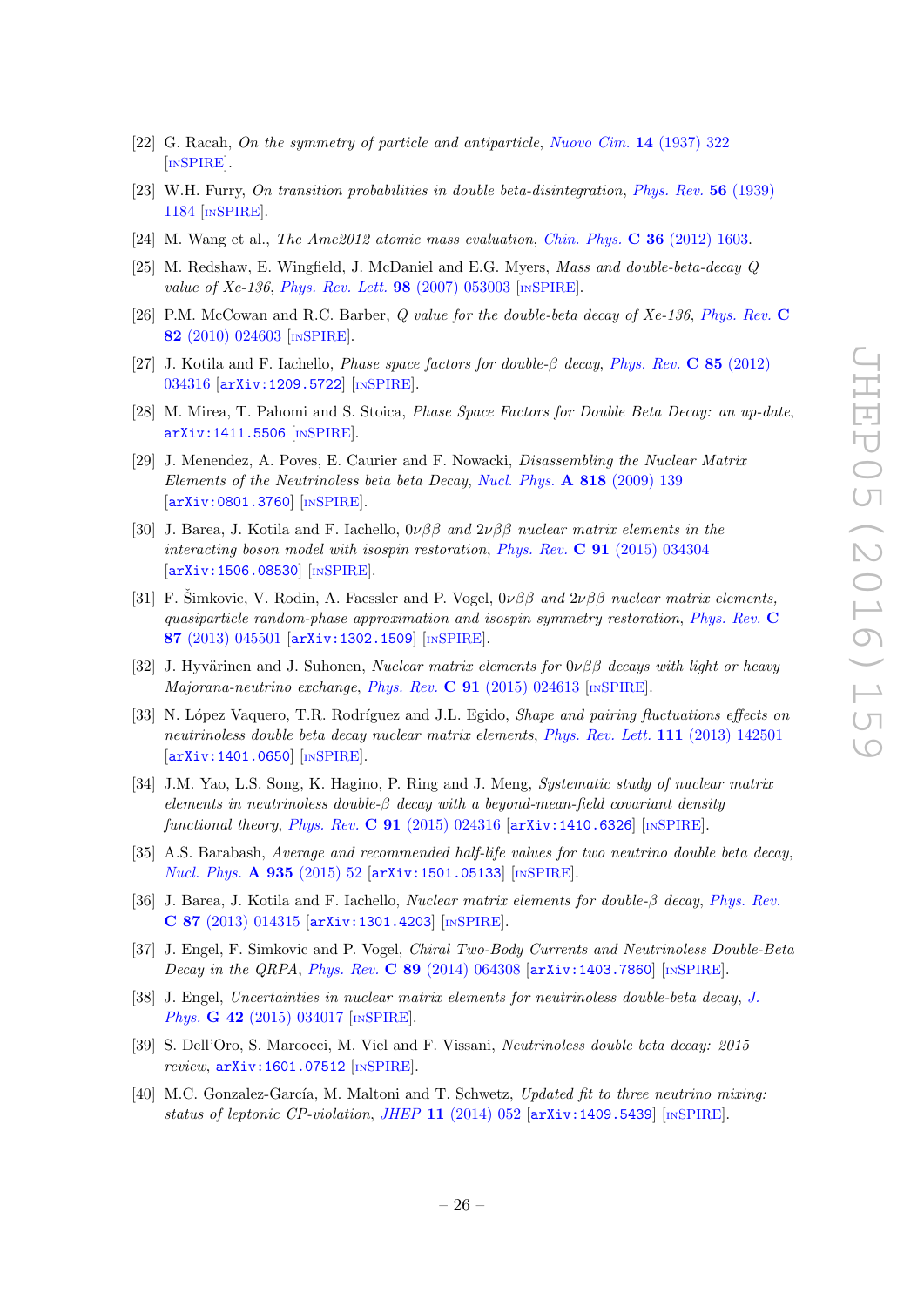- <span id="page-28-0"></span>[41] Planck collaboration, P.A.R. Ade et al., Planck 2015 results. XIII. Cosmological parameters,  $arXiv:1502.01589$  [IN[SPIRE](http://inspirehep.net/search?p=find+EPRINT+arXiv:1502.01589)].
- <span id="page-28-1"></span>[42] GERDA collaboration, M. Agostini et al., Results on Neutrinoless Double- $\beta$  Decay of <sup>76</sup>Ge from Phase I of the GERDA Experiment, [Phys. Rev. Lett.](http://dx.doi.org/10.1103/PhysRevLett.111.122503) 111 (2013) 122503 [[arXiv:1307.4720](http://arxiv.org/abs/1307.4720)] [IN[SPIRE](http://inspirehep.net/search?p=find+EPRINT+arXiv:1307.4720)].
- [43] EXO-200 collaboration, J.B. Albert et al., Search for Majorana neutrinos with the first two years of EXO-200 data, Nature 510 [\(2014\) 229](http://dx.doi.org/10.1038/nature13432) [[arXiv:1402.6956](http://arxiv.org/abs/1402.6956)] [IN[SPIRE](http://inspirehep.net/search?p=find+EPRINT+arXiv:1402.6956)].
- <span id="page-28-2"></span>[44] KamLAND-Zen collaboration, K. Asakura et al., Results from KamLAND-Zen, [AIP Conf.](http://dx.doi.org/10.1063/1.4915593) Proc. 1666 [\(2015\) 170003](http://dx.doi.org/10.1063/1.4915593) [arXiv: 1409.0077] [IN[SPIRE](http://inspirehep.net/search?p=find+EPRINT+arXiv:1409.0077)].
- <span id="page-28-3"></span>[45] G.J. Feldman and R.D. Cousins, A Unified approach to the classical statistical analysis of small signals, Phys. Rev. D 57 [\(1998\) 3873](http://dx.doi.org/10.1103/PhysRevD.57.3873) [[physics/9711021](http://arxiv.org/abs/physics/9711021)] [IN[SPIRE](http://inspirehep.net/search?p=find+EPRINT+physics/9711021)].
- <span id="page-28-4"></span>[46] J.J. Gomez-Cadenas et al., Sense and sensitivity of double beta decay experiments, [JCAP](http://dx.doi.org/10.1088/1475-7516/2011/06/007) 06 [\(2011\) 007](http://dx.doi.org/10.1088/1475-7516/2011/06/007) [[arXiv:1010.5112](http://arxiv.org/abs/1010.5112)] [IN[SPIRE](http://inspirehep.net/search?p=find+EPRINT+arXiv:1010.5112)].
- <span id="page-28-5"></span>[47] D. Nygren, High-pressure xenon gas electroluminescent TPC for 0nu beta beta-decay search, [Nucl. Instrum. Meth.](http://dx.doi.org/10.1016/j.nima.2009.01.222) **A 603** (2009) 337 [IN[SPIRE](http://inspirehep.net/search?p=find+J+%22Nucl.Instrum.Meth.,A603,337%22)].
- <span id="page-28-6"></span>[48] K. Lung et al., Characterization of the Hamamatsu R11410-10 3-Inch Photomultiplier Tube for Liquid Xenon Dark Matter Direct Detection Experiments, [Nucl. Instrum. Meth.](http://dx.doi.org/10.1016/j.nima.2012.08.052) A 696 [\(2012\) 32](http://dx.doi.org/10.1016/j.nima.2012.08.052) [[arXiv:1202.2628](http://arxiv.org/abs/1202.2628)] [IN[SPIRE](http://inspirehep.net/search?p=find+EPRINT+arXiv:1202.2628)].
- <span id="page-28-7"></span>[49] Particle Data Group collaboration, K.A. Olive et al., Review of Particle Physics, [Chin.](http://dx.doi.org/10.1088/1674-1137/38/9/090001) Phys. **C 38** [\(2014\) 090001](http://dx.doi.org/10.1088/1674-1137/38/9/090001) [IN[SPIRE](http://inspirehep.net/search?p=find+J+%22Chin.Phys.,C38,090001%22)].
- <span id="page-28-8"></span>[50] S.-C. Wu, *Nuclear data sheets for A* = 214, *[Nucl. Data Sheets](http://dx.doi.org/10.1016/j.nds.2009.02.002)* **110** (2009) 681.
- <span id="page-28-9"></span>[51] M.J. Martin, Nuclear data sheets for  $A = 208$ , [Nucl. Data Sheets](http://dx.doi.org/10.1016/j.nds.2007.07.001) 108 (2007) 1583.
- <span id="page-28-13"></span>[52] V. Alvarez et al., Radiopurity control in the NEXT-100 double beta decay experiment: procedures and initial measurements, 2013 JINST 8 [T01002](http://dx.doi.org/10.1088/1748-0221/8/01/T01002) [[arXiv:1211.3961](http://arxiv.org/abs/1211.3961)] [IN[SPIRE](http://inspirehep.net/search?p=find+EPRINT+arXiv:1211.3961)].
- [53] NEXT collaboration, T. Dafni et al., Results of the material screening program of the NEXT experiment, [arXiv:1411.1222](http://arxiv.org/abs/1411.1222) [IN[SPIRE](http://inspirehep.net/search?p=find+EPRINT+arXiv:1411.1222)].
- [54] NEXT collaboration, S. Cebrian et al., Radiopurity assessment of the tracking readout for the NEXT double beta decay experiment, 2015 JINST 10 [P05006](http://dx.doi.org/10.1088/1748-0221/10/05/P05006) [[arXiv:1411.1433](http://arxiv.org/abs/1411.1433)] [IN[SPIRE](http://inspirehep.net/search?p=find+EPRINT+arXiv:1411.1433)].
- <span id="page-28-14"></span>[55] S. Cebrián et al., Radon and material radiopurity assessment for the NEXT double beta decay experiment, [AIP Conf. Proc.](http://dx.doi.org/10.1063/1.4927990) 1672 (2015) 060002 [[arXiv:1505.07052](http://arxiv.org/abs/1505.07052)] [IN[SPIRE](http://inspirehep.net/search?p=find+EPRINT+arXiv:1505.07052)].
- <span id="page-28-15"></span>[56] D.S. Leonard et al., Systematic study of trace radioactive impurities in candidate construction materials for EXO-200, [Nucl. Instrum. Meth.](http://dx.doi.org/10.1016/j.nima.2008.03.001) A 591 (2008) 490  $\left[$ [arXiv:0709.4524](http://arxiv.org/abs/0709.4524) $\right]$  $\left[$ IN[SPIRE](http://inspirehep.net/search?p=find+EPRINT+arXiv:0709.4524) $\right]$ .
- <span id="page-28-16"></span>[57] M. Auger et al., The EXO-200 detector, part I: Detector design and construction, [2012](http://dx.doi.org/10.1088/1748-0221/7/05/P05010) JINST 7 [P05010](http://dx.doi.org/10.1088/1748-0221/7/05/P05010) [[arXiv:1202.2192](http://arxiv.org/abs/1202.2192)] [IN[SPIRE](http://inspirehep.net/search?p=find+EPRINT+arXiv:1202.2192)].
- <span id="page-28-10"></span>[58] A. Bettini, The Canfranc Underground Laboratory (LSC), [Eur. Phys. J. Plus](http://dx.doi.org/10.1140/epjp/i2012-12112-1) 127 (2012) 112 [IN[SPIRE](http://inspirehep.net/search?p=find+%22Phys.J.Plus,127,112%22)].
- <span id="page-28-11"></span>[59] I. Bandac, *Gamma flux at the LSC*, private communication (2013).
- <span id="page-28-12"></span>[60] I. Bandac, Radón y radiación ambiental en el Laboratorio Subterráneo de Canfranc (LSC),  $Radioprotect \acute{c}ation$  XXI (2014) 24.